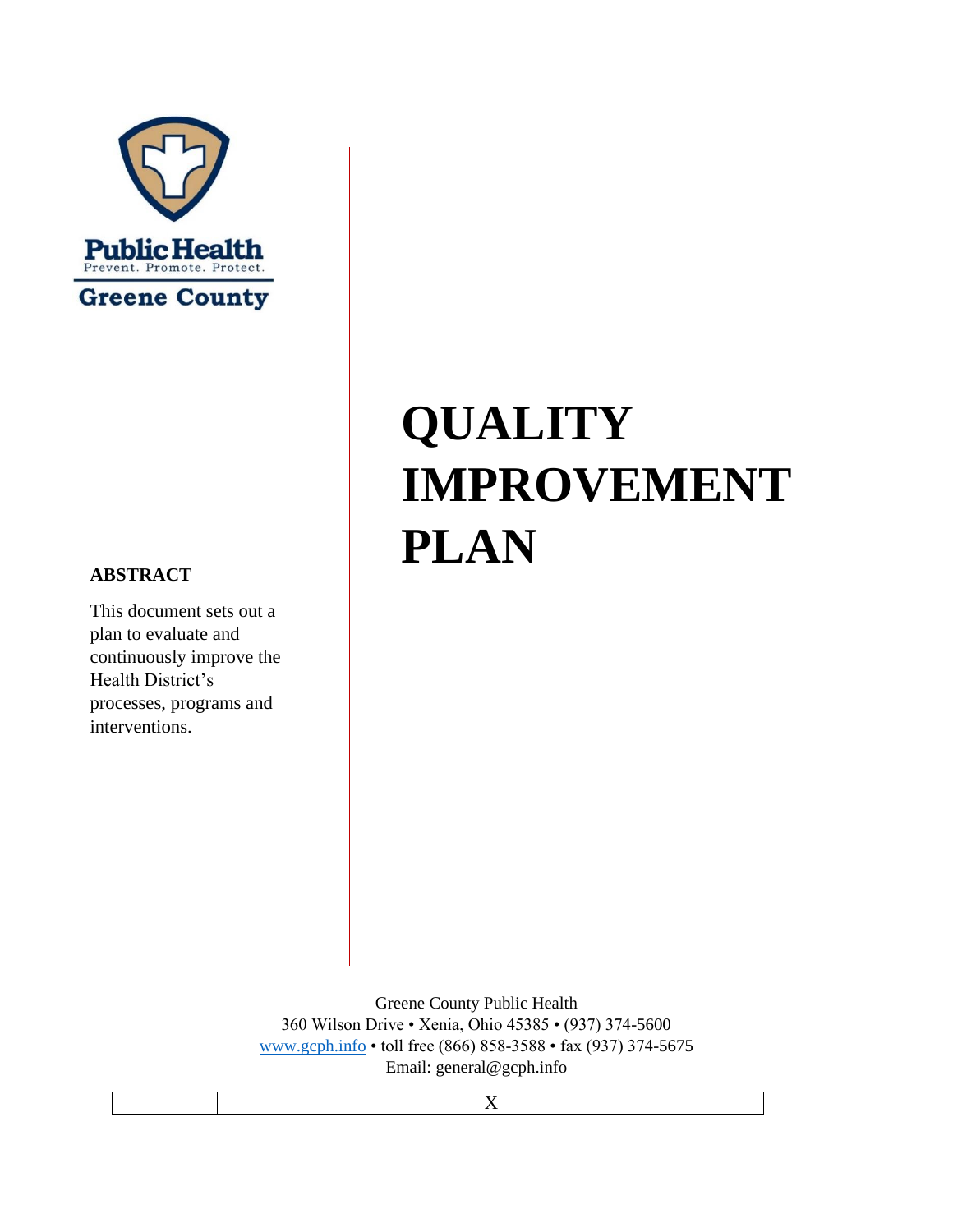|                      |                                                    | <b>Board President</b> |                      |
|----------------------|----------------------------------------------------|------------------------|----------------------|
|                      | <b>Greene County Public Health</b>                 | DC#:                   | PLA-01-ADM-          |
| <b>Public Health</b> |                                                    |                        | 1001-2015-9-QI       |
| <b>Greene County</b> |                                                    | <b>Adoption Date</b>   | 10/01/15             |
|                      |                                                    |                        |                      |
| Revision #:          | <b>Brief Summary of Changes</b>                    | <b>Revision Date:</b>  | <b>Last Modified</b> |
|                      |                                                    |                        | By:                  |
| $1.0\,$              | Original Draft                                     | 05/15/14               | D. Brannen           |
| 2.1                  | Updated draft, updated                             | 01/12/15               | K. Bean              |
|                      | authority, committee                               |                        |                      |
|                      | relationship, integrated SOG                       |                        |                      |
|                      | and forms for submission of QI                     |                        |                      |
|                      | projects, introductory training                    |                        |                      |
|                      | for staff                                          |                        |                      |
| 3.0                  | Updated draft - brought QI plan                    | 04/02/15               | K. Bean              |
|                      | into alignment with                                |                        |                      |
|                      | accreditation requirements                         |                        |                      |
| 3.1                  | Incorporated QI comments                           | 4/27/15                | K. Bean              |
| 3.1                  | Approval                                           | 10/1/15                | M. Howell            |
| 3.2                  | 3.2 Project Submission Form                        | 2/5/2016               | D. Brannen           |
|                      | online link added; Project table                   |                        |                      |
|                      | updated with 'Status'; deleted                     |                        |                      |
|                      | word 'necessary' from steps                        |                        |                      |
|                      | that <i>may</i> be done to submit                  |                        |                      |
|                      | form; page numbers updated in<br>Table of Contents |                        |                      |
| 4.0                  | Updated goals and objectives                       | 3/5/2018               | K. Bean              |
|                      | Updated list of trainings and                      |                        |                      |
|                      | projects completed                                 |                        |                      |
| 4.1                  | Updated objectives and tracking                    | 4/19/18                | A.Steveley           |
|                      | of actions taken toward the                        |                        |                      |
|                      | objectives                                         |                        |                      |
| 4.2                  | Updated goals and objectives                       | 1/17/19                | K. Bean              |
|                      | for 2019                                           |                        |                      |
| 4.3                  | Updated goals and objectives                       | 1/16/2020              | N. Stuby             |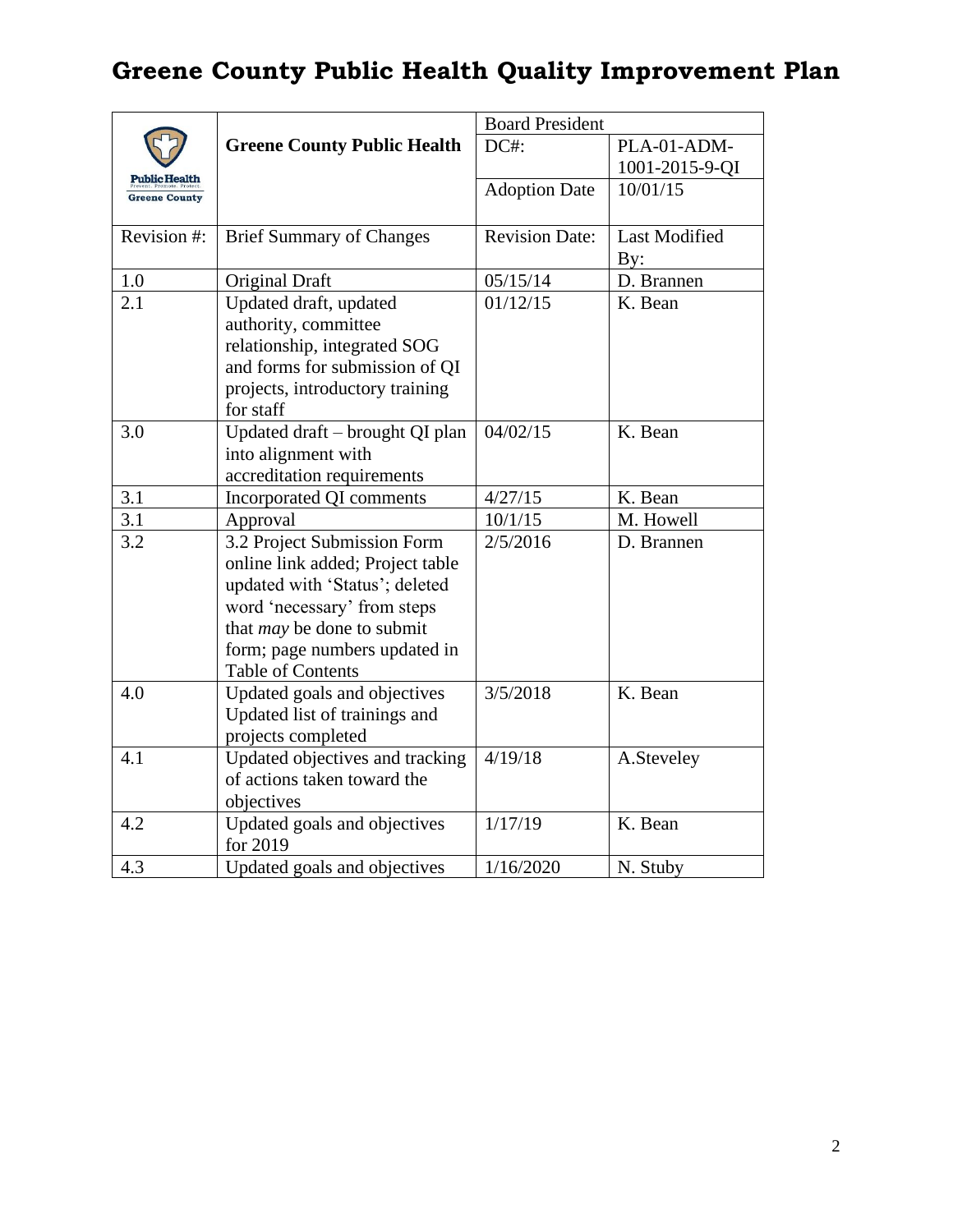#### **Table of Contents**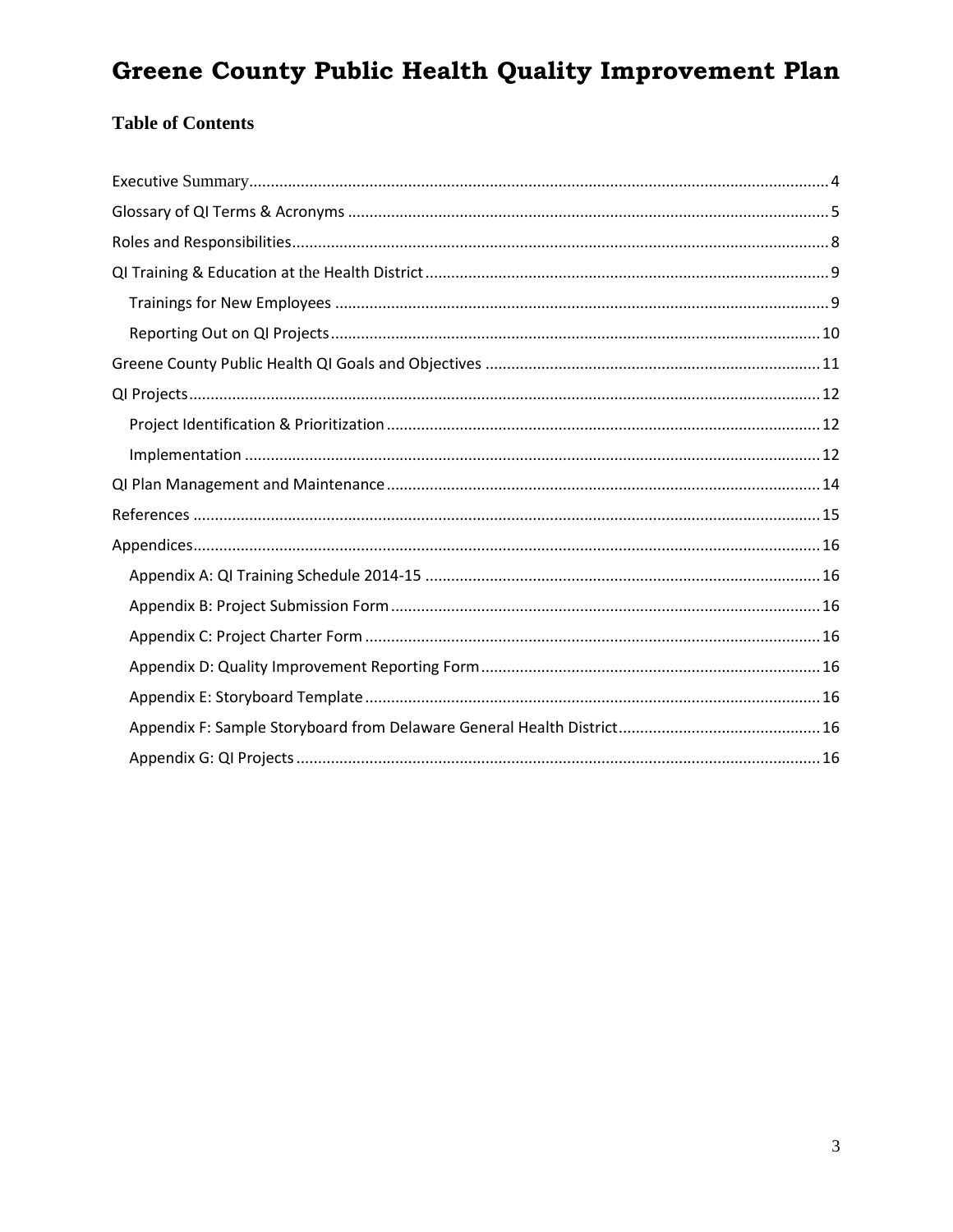#### <span id="page-3-0"></span>**Executive Summary**

The Quality Improvement (QI) Plan was created to enable Health District staff to more effectively achieve the agency's stated mission "...to prevent disease, protect our environment, and promote healthy communities and wellness in Greene County."

In addition, the QI Plan was designed to be in accordance with the Public Health Accreditation Board Standard 9.2: To develop and implement a quality improvement process integrated into organizational practice, programs, processes and interventions.

This plan outlines the Health District's organizational commitment to and capacity for QI projects and will help us use continuous quality improvement to achieve our vision of becoming "...the recognized leader that addresses health outcomes, reduces health disparities, upholds standards of public health practice, and improves service to the community."

QI activities at the Health District are integrated into an organization-wide Plan-Do-Check-Act (PDCA) cycle which involves the Community Health Assessment, Community Health Improvement Plan and Strategic Plan. With this in mind, QI activities specifically strive to assess and improve care and service in the priority areas identified in the Community Health Improvement Plan.

The desired future state of QI at the Health District is one where all employees understand the basics of QI, integrate its practice into daily operations and are motivated to exceed customer expectations of quality and timeliness. Our goal is to create an organizational culture of quality where we proactively and continuously select processes to improve to obtain measurable increases in efficiency, effectiveness, performance, accountability, and health outcomes. Improving our processes and services will achieve greater health equity and improve the health of the community (NACCHO, 2015).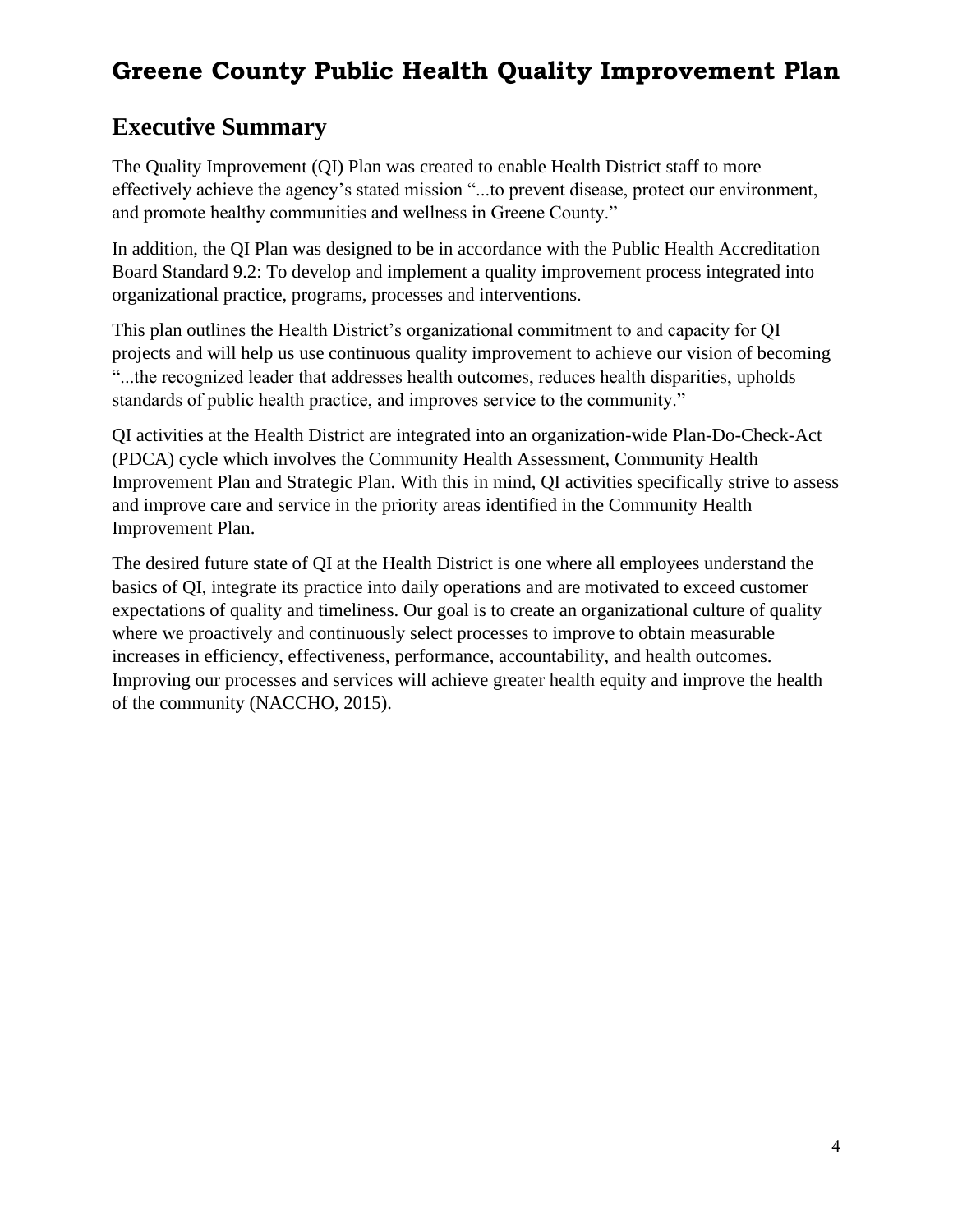#### <span id="page-4-0"></span>**Glossary of QI Terms & Acronyms**

**CHA (Community Health Assessment)** – The CHA is a collaborative process conducted in partnership with area organizations and describes the health status of the local population, identifies areas for health improvement, aims to determine factors that contribute to health issues and identifies assets and resources that can be mobilized to address population health improvement (Public Health Accreditation Board, 2011).

**CHIP (Community Health Improvement Plan)** – The CHIP describes how a health department and the community it serves will work together to improve the health of the population of the jurisdiction that the health department serves (Public Health Accreditation Board, 2011).

**Continuous Quality Improvement** – An integrative process that links knowledge, structures, processes and outcomes to enhance quality throughout the organization. The intent is to improve the level of performance in key processes and outcomes (National Committee on Quality Assurance).

**Evidence-Based Practice** – Making decisions about how to promote health or provide care by integrating the best available evidence with practitioner expertise and other resources while taking into consideration the characteristics, needs, values and preferences of those who will be affected.

**Goal** – A statement of a desired future state, condition or purpose.

**PHAB (Public Health Accreditation Board)** – A nonprofit organization dedicated to improving and protecting the health of the public by advancing the quality and performance of Tribal, state, local and territorial public health departments (Public Health Accreditation Board, 2015).

**Performance Management** – The systematic process for helping the organization achieve our mission and goals. The practice of actively using performance data to improve the public's health. Performance management practices can be used to prioritize and allocate resources; to inform managers about necessary adjustments or changes in policies or programs; to frame reports on success in meeting performance goals; and to improve the quality of public health practice (Public Health Foundation, 2011). Performance management relies upon the following to "tell the story" about a program or service:

- Focus on the customer/community or client
- Internal processes and capacity FTEs, or time or skills
- Revenue/Expenditure
- Growth (databases, systems, training)

**Plan, Do, Check, Act (PDCA)** – A four-step management method used for the control and continuous improvement of processes and products.

**Objective** – A measurable condition or level of achievement at each stage of procession toward a goal. Objectives usually carry a time frame within which the objectives should be met.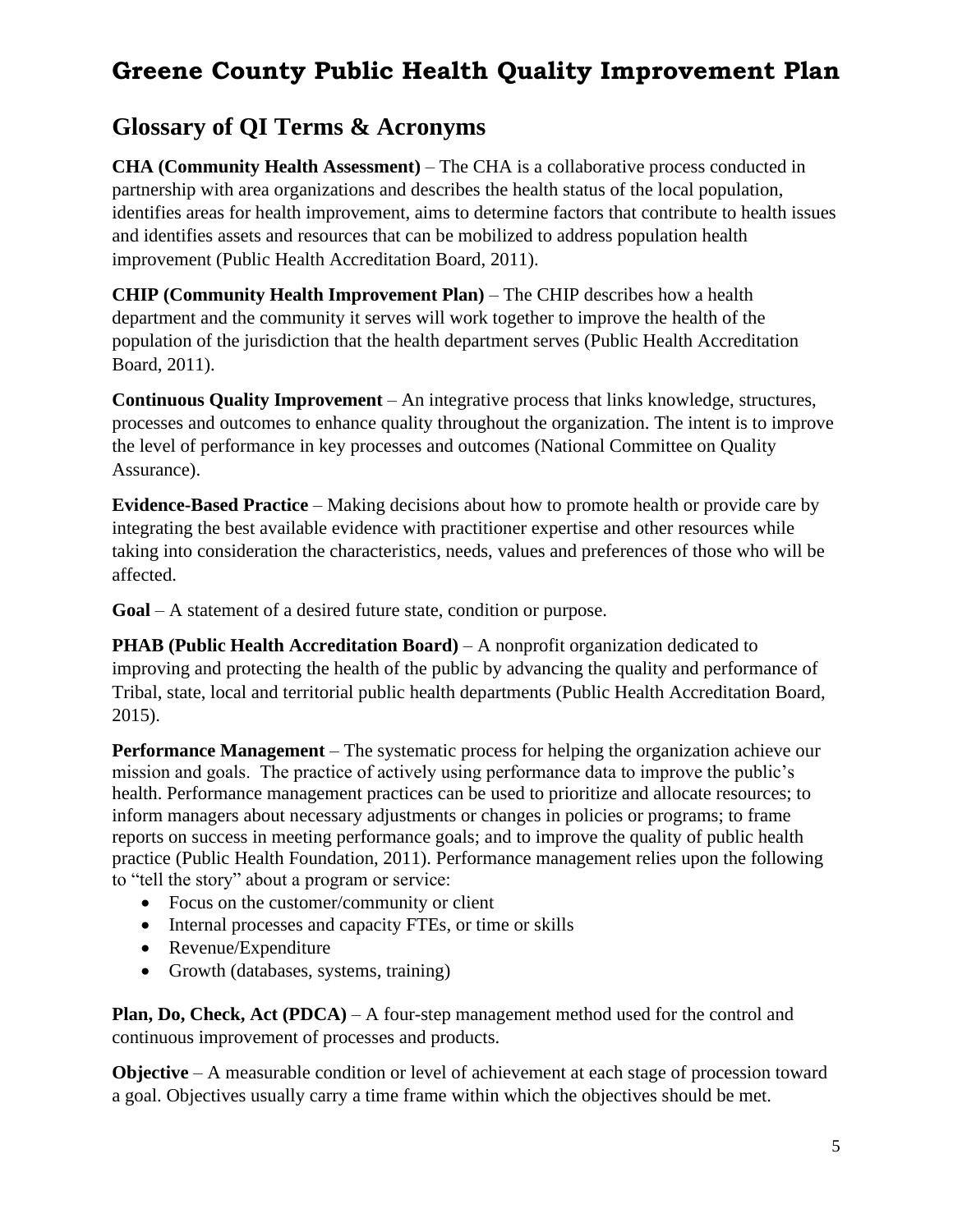**Quality Improvement** – The establishment of a defined process to manage change and achieve quality improvement in public health policies, programs or infrastructure based on performance standards, measurements, and reports (Public Health Foundation, 2011).

**Quality Improvement Council (QIC)** – A group of Health District staff convened to create, implement, monitor and evaluate the QI efforts at the agency. Members of the QI Council have also received advanced training in QI principles and project management.

**QI Team** – A team convened for the purpose of working on a specific QI project.

**S.M.A.R.T.** – Acronym used when ensuring objectives are **S**pecific, **M**easureable, **A**ttainable, **R**ealistic and **T**imely.

**Strategic Plan** – defines the outcomes the Health District plans to achieve over the following three to five years and details how the agency will achieve the outcomes listed in the plan. Serves as guide for decision making and the allocation of resources.

**Storyboard** – An organized graphic way of documenting and showcasing the work of a QI team on improving a particular process. Uses simple, clear statements as well as pictures and graphs to describe a problem, summarize the analysis process, describe the solution and its implementation and display the results and next steps.

**Standard Operation Guide (SOG)** – A written lists of steps, or procedures, to be carried out to complete a given operation.

**Team Charter** – Used to document a QI Team's purpose and clearly define project scope, goals, individual roles and operating rules.

#### **Team Roles (these are not mutually exclusive, one individual may fill multiple roles):**

**Facilitator** – Not a member or leader of a QI team; serves as an internal consultant/coach; keeps the team focused on the meeting process and purpose; seeks opinions of all team members; coordinates ideas; assists the team in applying QI tools; provides feedback to the team. Typically a member of the QI Council.

**Leader** – Active member of the QI Team, provides direction and support; not responsible for all decision making or for the Team's success or failure; responsible for preparation and conduct of meetings, assigns activities to team members, assesses progress, represents the Team to management, manages paperwork and facilitates communication with the Team and the Sponsor.

**Sponsor** – usually a work area supervisor or director who has authority over the area where the improvement project is taking place. May or may not be actively involved in the QI Team's efforts.

**Champion** – A key leader in the organization who sees the benefits of quality improvement; is assigned overall responsibility, authority and accountability for the Team's efforts; monitors decisions and planned changes to assure they are aligned with the agency's mission, vision and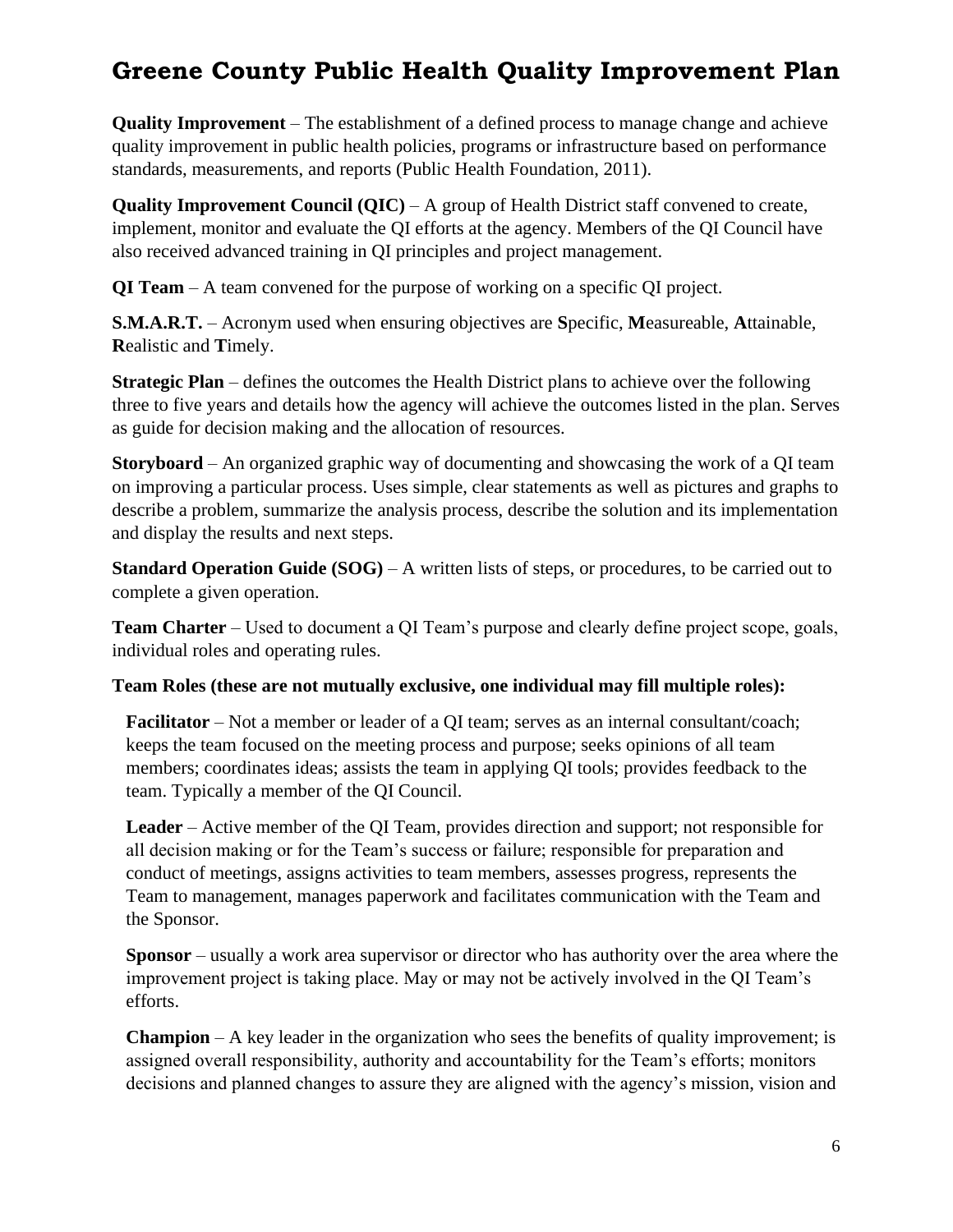strategic plan; implements changes the Team is not authorized to make. The Team Champion is usually the Health Commissioner.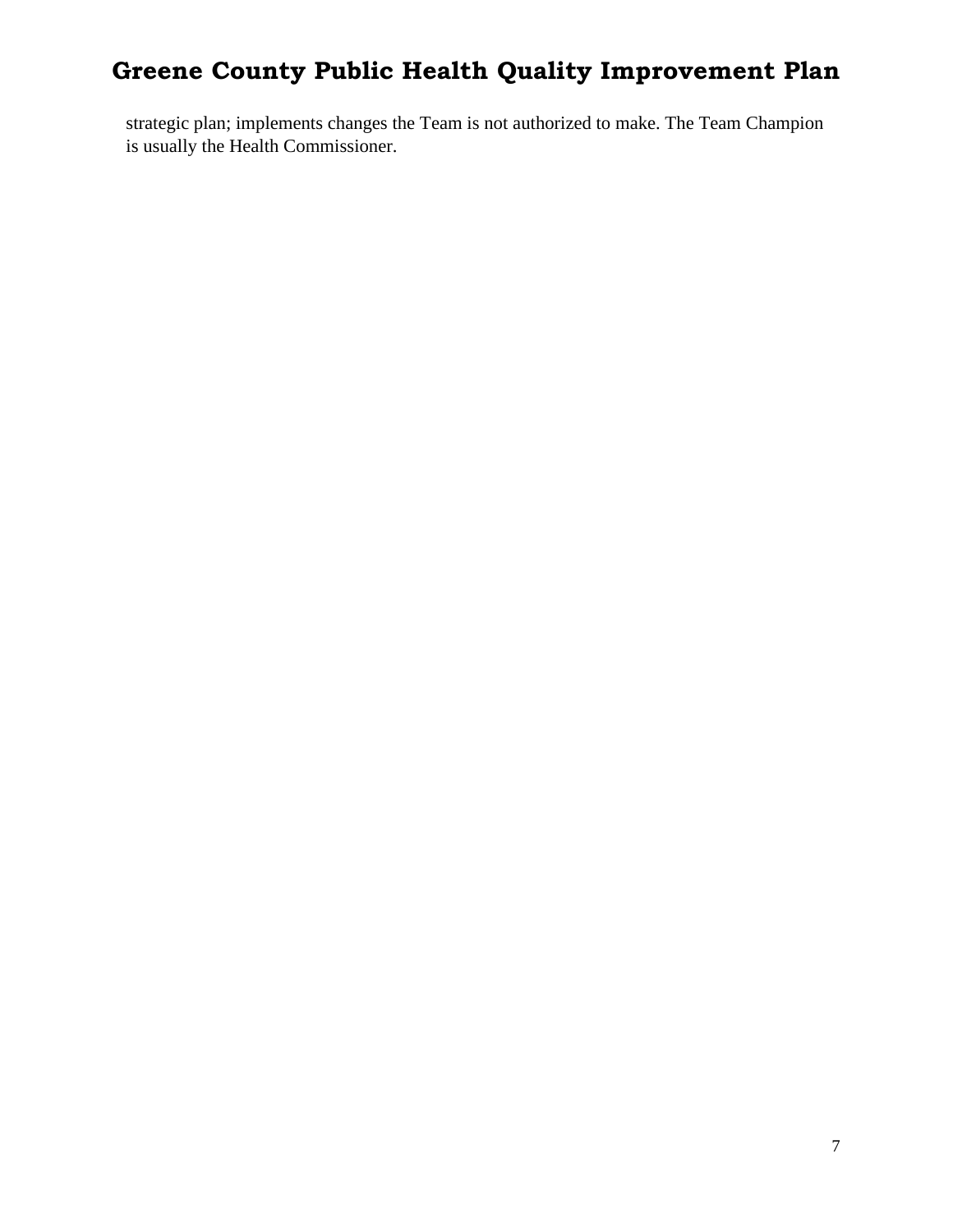#### <span id="page-7-0"></span>**Roles and Responsibilities**

Greene County Combined Health District is committed to improving the quality of all of its services, processes and programs and is seeking accreditation through the national Public Health Accreditation Board (PHAB). In order to accomplish both of these goals, a formal structure is necessary to lead and guide QI efforts within the agency.

The following describes the roles of the Health District's leadership and staff to provide support for QI activities.

**The Board of Health** provides leadership, support, and resources for QI initiatives by:

- 1. Establishing QI as an agency-wide priority
- 2. Approving the QI Plan
- 3. Recognizing improvements made through QI projects

**The Quality Improvement Council (QIC)** The QIC will have cross-departmental representation and include Directors/Supervisors and staff and will have a chairperson appointed by the Health Commissioner. Council members will be requested to serve two-year terms with no more than half of the team rotating off the QIC each year. In an effort to spread a culture of QI members will be rotated off the QIC and new members will be brought on annually.

Administrative support (photocopies, distribution of meeting minutes and agendas, etc.) is rotated between members based on the assignment of roles within the QIC.

The QIC provides on-going leadership and oversight of QI activities. The QIC meets monthly, on the third Thursday morning of every month, as necessary, and will:

- 1. Develop, approve, evaluate and revise the QI Plan, including establishing goals, priorities and indicators of quality.
- 2. Review QI Plan annually revise as needed, based on annual review.
- 3. Make recommendations for QI projects.
- 4. Monitor QI Projects and provide Team Facilitators with advanced training in QI techniques for QI Team projects.
- 5. Set yearly QI goals and objectives
- 6. Under direction from the Leadership Team, the Accreditation Coordinator or the Health Commissioner, assess gaps in meeting PHAB standards and help facilitate a plan for improvement.
- 7. A designated member of the QIC will give monthly status updates during the Leadership Team meetings. These updates will consist of status updates on current QI projects, tracking of projects, any administrative support needed, and lessons learned for the implementation of various QI projects at the Health District.
- 8. Assist Program Managers with developing meaningful indicators and measures to monitor their operational performance and progress towards goals outlined in performance management plans.
- 9. Encourage, train, and empower all employees to participate in QI processes.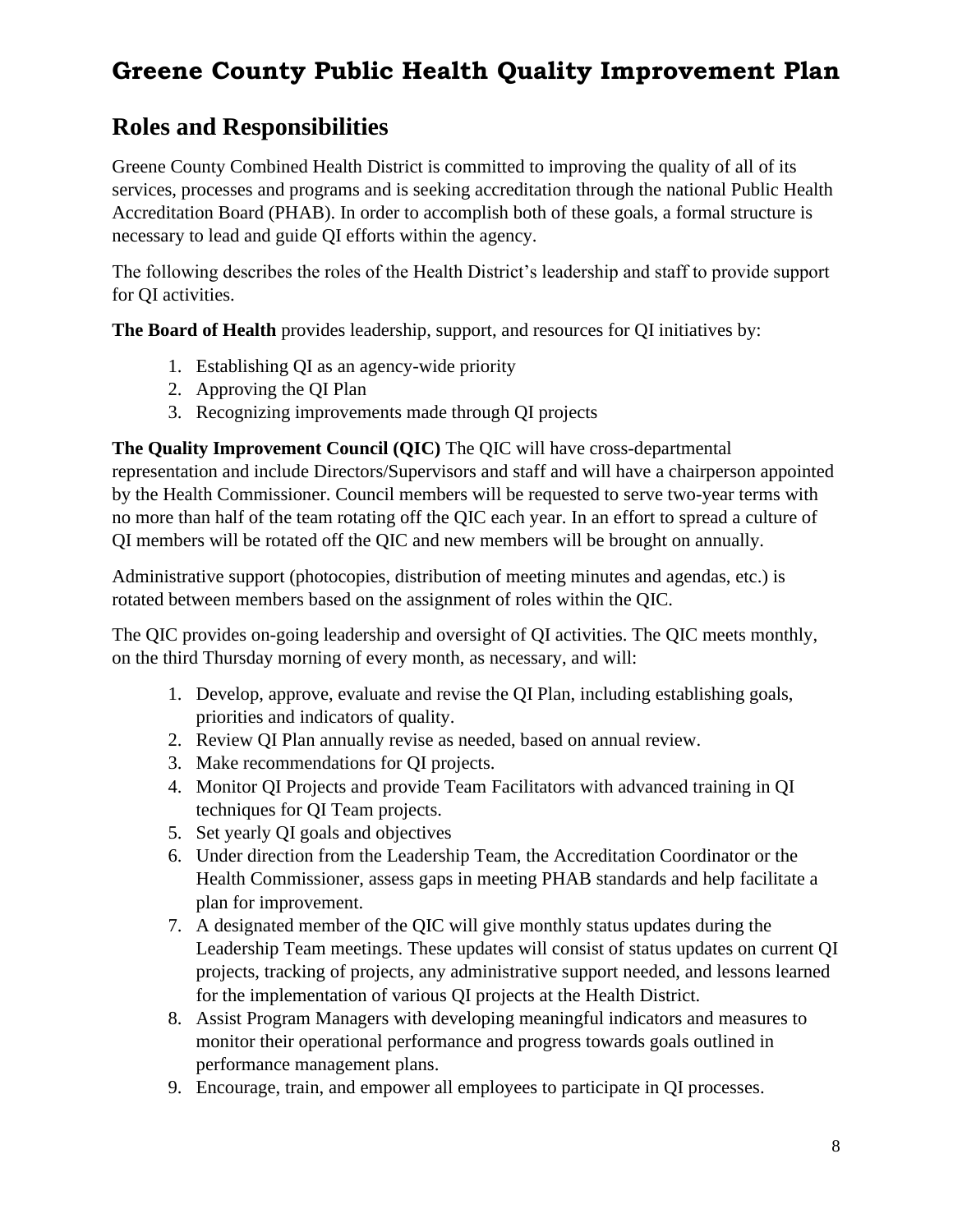- 10. Communicate to all staff the progress and success of various QI projects at all staff meetings, through emails, or with storyboards placed in common areas within the Health District.
- 11. Seek additional resources for QI training for Health District staff or conduct trainings.
- 12. Participate in QI Trainings.

**Quality Improvement Teams** carry out QI projects and assume the following responsibilities:

- 1. Complete a QI Project Charter at the beginning of every QI Project.
- 2. Report QI project progress and remain accountable to the QIC.
- 3. Identify a Team Leader, Sponsor and Facilitator prior to beginning a project.
- 4. Final Report out to leadership or all staff

**Directors & Supervisors** provide leadership, support and resources for OI initiatives as follows:

- 1. Identifying and initiating problem solving processes that utilize QI tools and evidenced based practices.
- 2. Overseeing QI projects in their area
- 3. Participating in QI projects
- 4. Scheduling staff time for QI projects
- 5. Incorporating QI concepts into daily work

**All Health District staff** are responsible for:

- 1. Working with their supervisors and QIC members to identify areas for improvement and suggest QI projects to address these areas.
- 2. Participating in QI projects as requested by Directors/Supervisors
- 3. Collecting and reporting data for QI projects
- 4. Developing an understanding of basic QI principles and tools by participating in QI training
- <span id="page-8-0"></span>5. Incorporating QI concepts into daily work.

#### **QI Training & Education at the Health District**

#### <span id="page-8-1"></span>**Trainings for New Employees**

As part of the new employee orientation, all new hires will watch Quality Improvement 101 Course from NICHQ is available through Ohio Train. Course ID is 1067632 <https://www.train.org/odh/course/1067632/> 

Ongoing training in QI tools and concepts will be an integral part of Workforce Development at the Health District. QI training for specific program or focus areas will be made available, as necessary. For example, these focus areas may include QI training specific to billing issues, communicable disease reporting or management of electronic medical records. For a full list of staff trained in QI see Appendix H.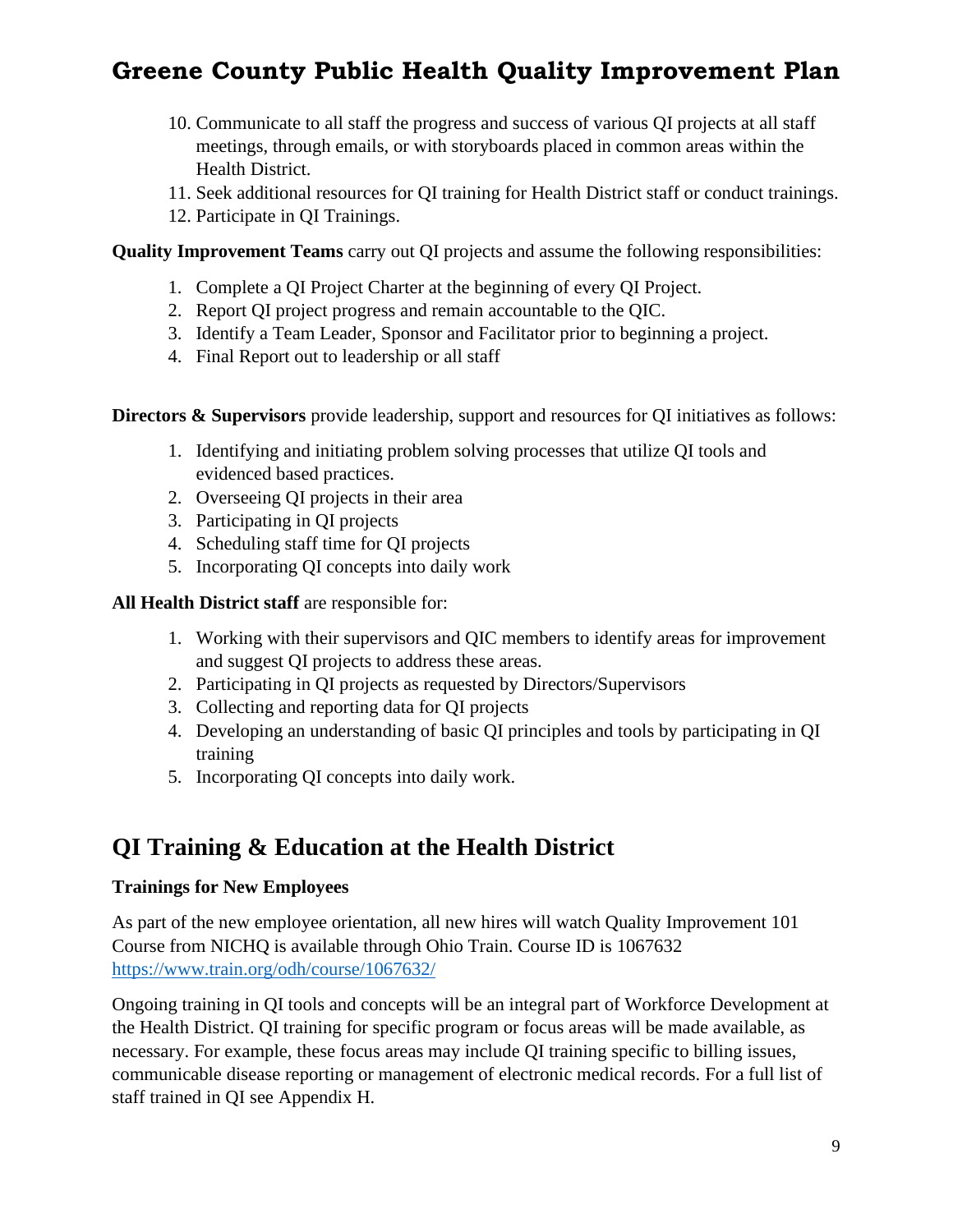#### <span id="page-9-0"></span>**Reporting Out on QI Projects**

To foster a culture of QI in our agency, we recognize the importance of communicating the successes and effects of QI projects to the management as well as the rest of the staff. To this end, each QI project will create a storyboard or graphic representation of the QI Team's project to share with all staff at the monthly staff meeting. Upon request, the QI Team Leader will also present QI project results to the Accreditation or Leadership Team or at Board of Health Meetings. Lessons learned from QI projects completed in the prior year will inform the QIC's recommendations for revision to the agency's QI Plan. All QIC meeting minutes are available to staff on the L drive > Accreditation Folder >Quality Improvement Council Folder.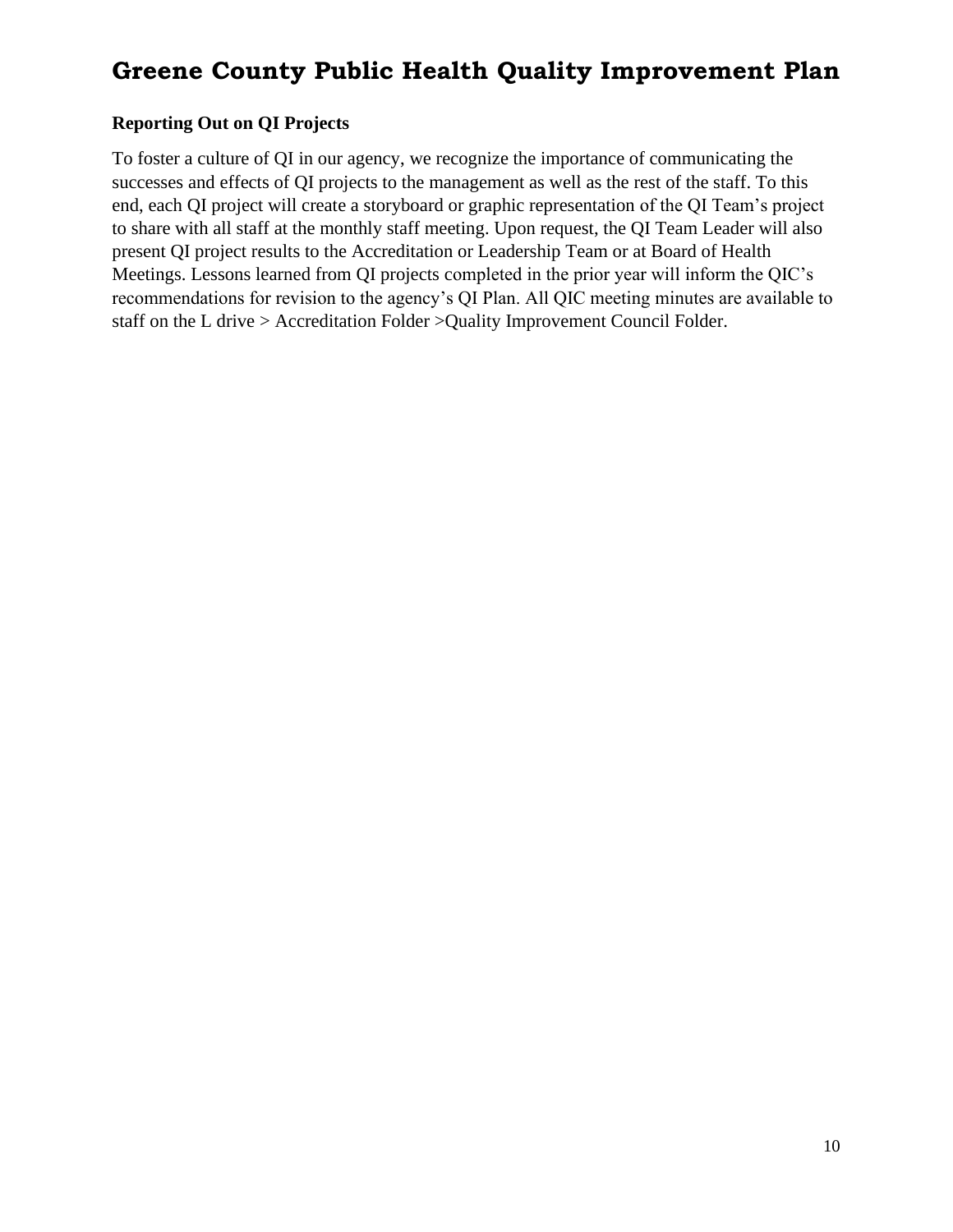#### <span id="page-10-0"></span>**Greene County Public Health QI Goals and Objectives**

GOAL: The desired future state of QI at the Health District is one where all employees understand the basics of QI, integrate its practice into daily operations and are motivated to exceed customer expectations of quality and timeliness. Our goal is to be an organization with a "culture of quality" with "continuous and on-going efforts to achieve measurable improvements in the efficiency, effectiveness, performance, accountability, outcomes, and other indicators of quality in services or processes which achieve equity and improve the health of the community" (NACCHO, 2015).

The following QI objectives will allow the Health District to have measurable outcomes toward reaching the goal of this QI plan. See Appendix A for the actions, persons responsible, timeline and measures applicable to the objectives listed below.

**Objective 1:** Increase the number of new employees who receive training on the basics of QI

**Objective 2:** Obtain three quality improvement project ideas that improve daily operations

**Objective 3:** Review customer feedback to determine and implement two quality improvement projects to help us exceed customer expectations

**Objective 4:** Increase the number of communication activities to at least two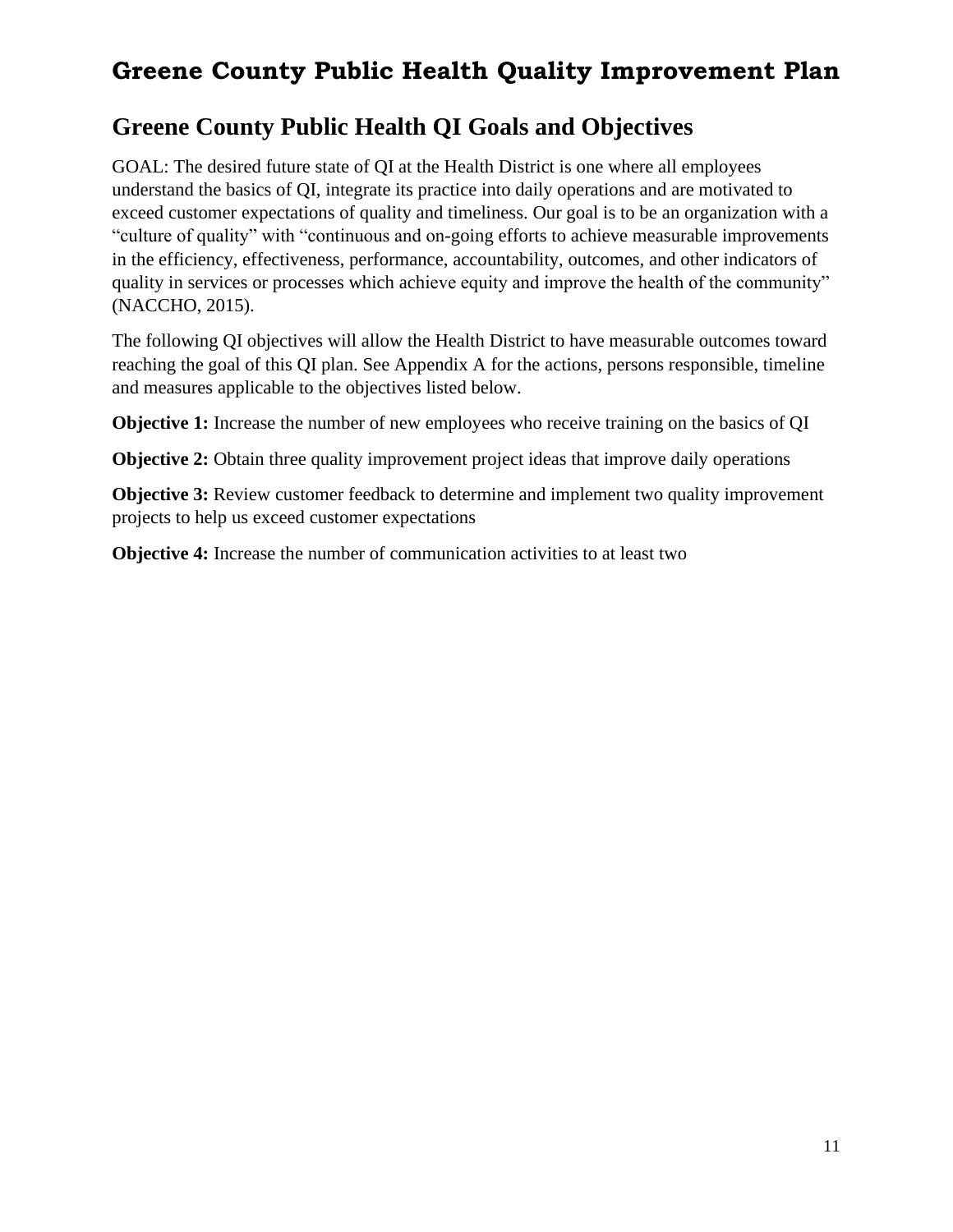### <span id="page-11-0"></span>**QI Projects**

The following section explains the process for QI project identification, selection, prioritization, implementation and tracking. Additional information about current or past QI projects can be obtained from the QIC Chairperson.

#### <span id="page-11-1"></span>**Project Identification & Prioritization**

Priority for QI projects will be given to projects addressing one or more areas where PHAB standards/measures are not yet fully met. Consideration will also be given to alignment of the proposed project with the Health District's Strategic Plan, mission and vision, the capacity of the agency to take on the suggested QI project, the financial consequences (cost of staff time to complete project vs. potential financial benefit of QI project), and timeliness.

In addition, QI projects may be prioritized at the request of the Health Commissioner. To generate ideas for potential projects staff, or the QIC, may consider:

- Areas identified as needing improvement based on the Performance Management Plans
- After-action reports generated following outbreak investigations and emergency preparedness events and exercises
- Client or Employee satisfaction surveys
- Staff suggestions
- Audit or compliance issues
- Incident Reports
- Performance Appraisals

#### <span id="page-11-2"></span>**Implementation**

Potential QI projects can be brought to the QIC by any employee, the management, leadership team or intern. QI Projects are carried out following the Plan-Do-Check-Act cycle (PDCA) described below.

#### PLAN

- 1. To present a QI project for consideration, fill out the Project Submission form in Appendix B. Individuals are encouraged to meet with the supervisor in the affected work area before completing the form. Steps prior to filling out form may include:
	- i. Identifying a problem or opportunity for improvement. Typical areas include time, cost or quality of work produced.
	- ii. Defining the process that needs to be improved.
	- iii. Defining the scope of the process: What is the first step of the process? What is the last step of the process?
	- iv. Identifying metrics that can be used to measure current state and success of quality improvement project.
- 2. Submit Project Submission Form to the QIC Chairperson.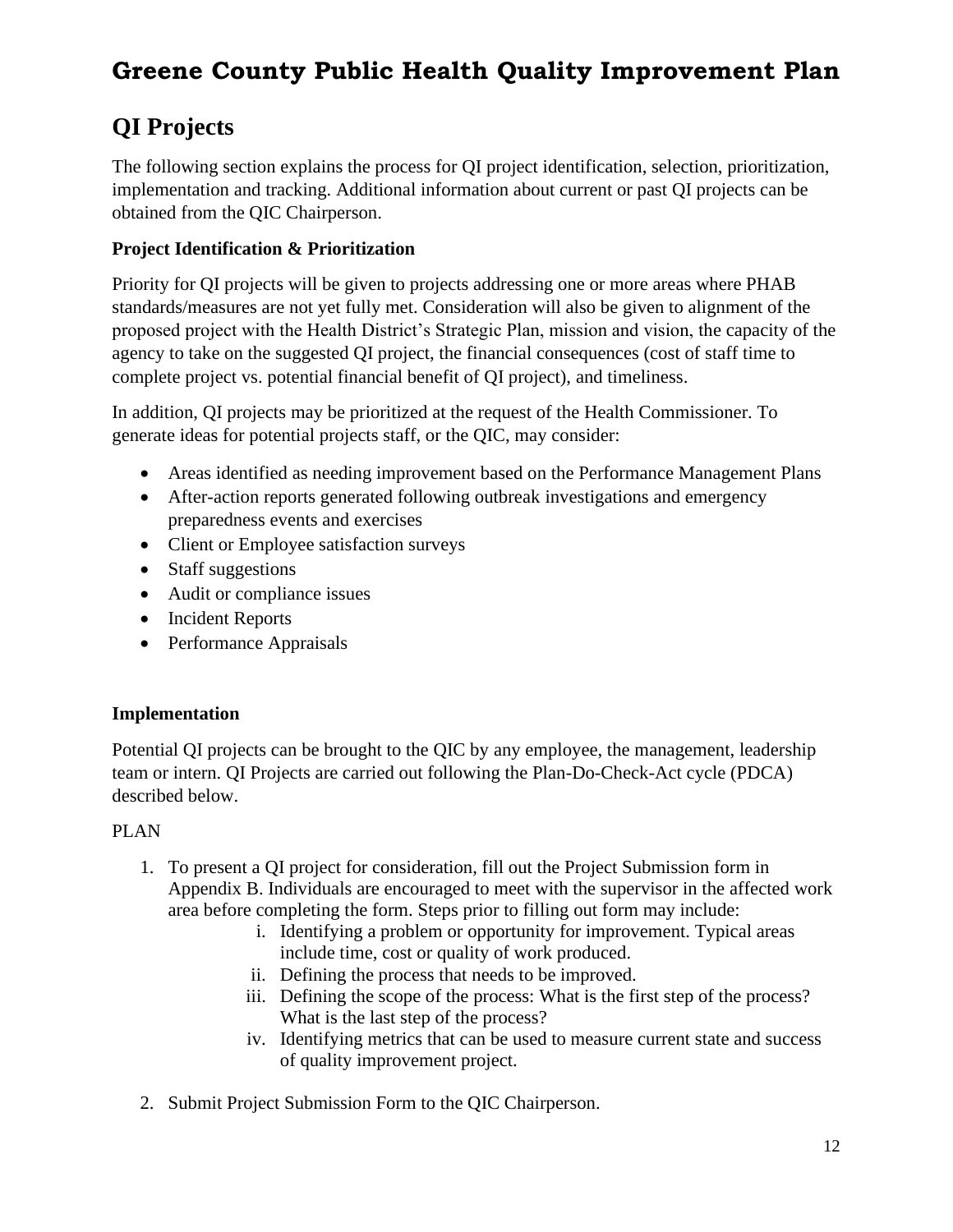- 3. A member of the QIC meets with the director or supervisor to discuss if this project is feasible and possible review status (full, expedited or exempt).
- 4. Project presented to QIC at next meeting.
- 5. After QI meeting, status update given to the individual submitting the project.
- 6. Baseline data collection, if baseline data does not already exist
- 7. Assign QI project roles and responsibilities.
- 8. Assemble QI Team.
- 9. Complete Project Charter form, see Appendix C.

#### DO

- 10. QI project carried out by QI Team
- 11. QI Teams will provide progress reports to the QIC bi-monthly.
- 12. Once the project is complete, the QI Team is responsible for creating a storyboard or onepage summary of the QI project. For Storyboard Template see Appendix E.

#### **CHECK**

- 13. QI team leader reports on the project progress at 30, 60 and 90 days post implementation.
- 14. QI Team completes QI Project Reporting Form (Appendix D) and submits form to QIC.

ACT

15. QIC makes recommendation to the Leadership Team or the Division Director to adopt or reject changes developed through QI process.

#### *Fig. 1 PDCA Cycle Used for QI Projects*

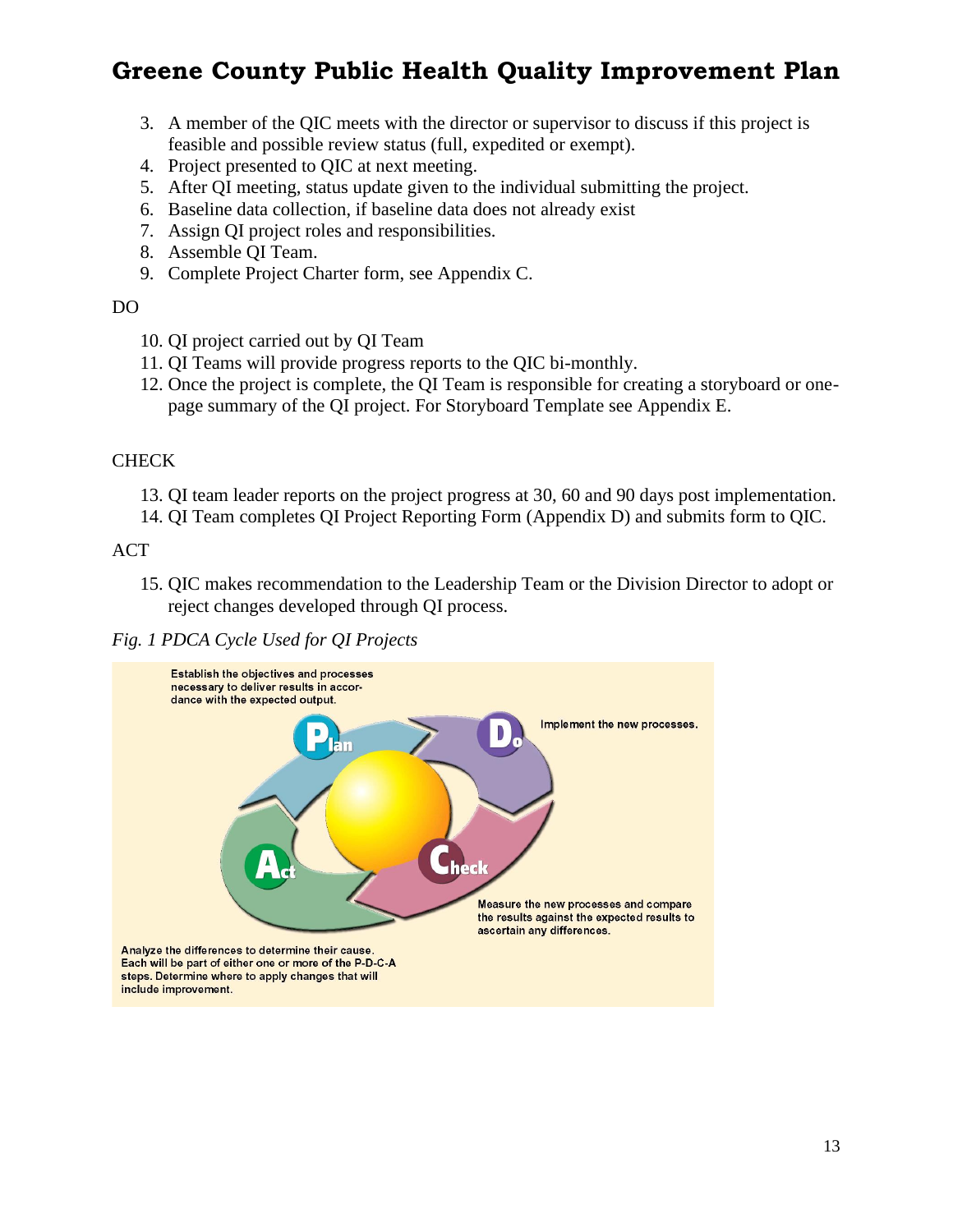#### <span id="page-13-0"></span>**QI Plan Management and Maintenance**

This QI Plan will be evaluated by the members of the QIC in February of every year. Evaluation will address:

- The effectiveness of QIC meetings
- The clarity of the QI Plan and associated forms and appendices
- The effectiveness of the QI Plan for overseeing projects
- Integration with the Health District mission, vision, Workforce Development and Strategic Plans.

The QIC will also review feedback from all members of QI Teams convened in the previous year to evaluate lessons learned and incorporate suggestions for overall agency QI efforts.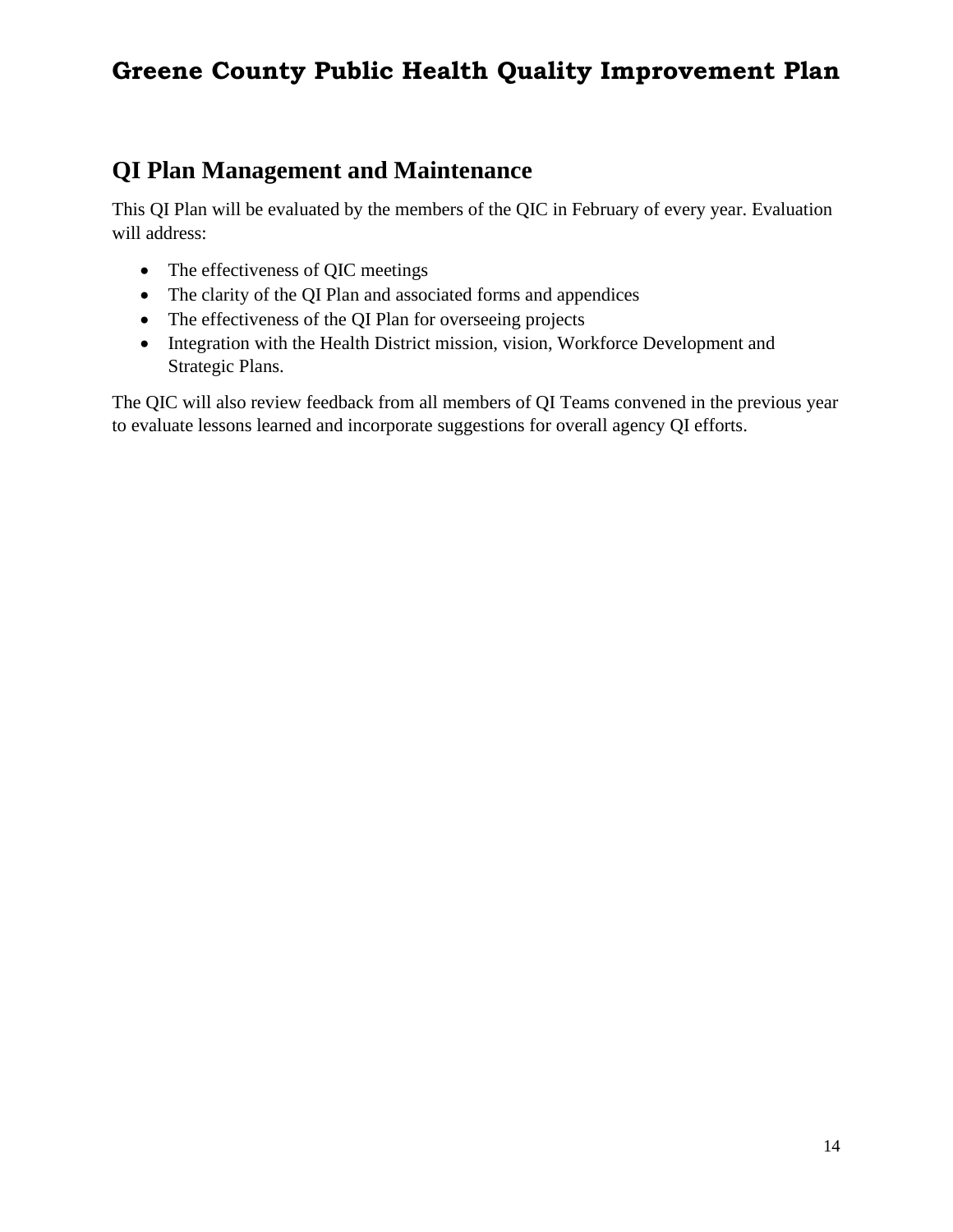#### <span id="page-14-0"></span>**References**

National Association of County and City Health Officials (NACCHO). Quality Improvement in Public Health. (2015). Retrieved April 8, 2015, from <http://www.naccho.org/topics/infrastructure/accreditation/quality.cfm>

National Committee on Quality Assurance. (n.d.). Retrieved on April 8, 2015, from <http://www.ncqa.org/HomePage.aspx>

Public Health Accreditation Board. About Us. (2013). Retrieved April 8, 2015 from [http://www.phaboard.org/](http://www.phaboard.org/about-phab/)

Public Health Accreditation Board. Acronyms and Glossary of Terms, Version 1.0 (2011). Retrieved April 8, 2015, from [http://www.phaboard.org/wp-content/uploads/PHAB-Acronyms](http://www.phaboard.org/wp-content/uploads/PHAB-Acronyms-and-Glossary-of-Terms-Version-1.0.pdf)[and-Glossary-of-Terms-Version-1.0.pdf](http://www.phaboard.org/wp-content/uploads/PHAB-Acronyms-and-Glossary-of-Terms-Version-1.0.pdf)

Public Health Foundation. About Performance Management. (2011). Retrieved April 8, 2015, from, [http://www.phf.org/resourcestools/Documents/About\\_Performance\\_Management.pdf](http://www.phf.org/resourcestools/Documents/About_Performance_Management.pdf)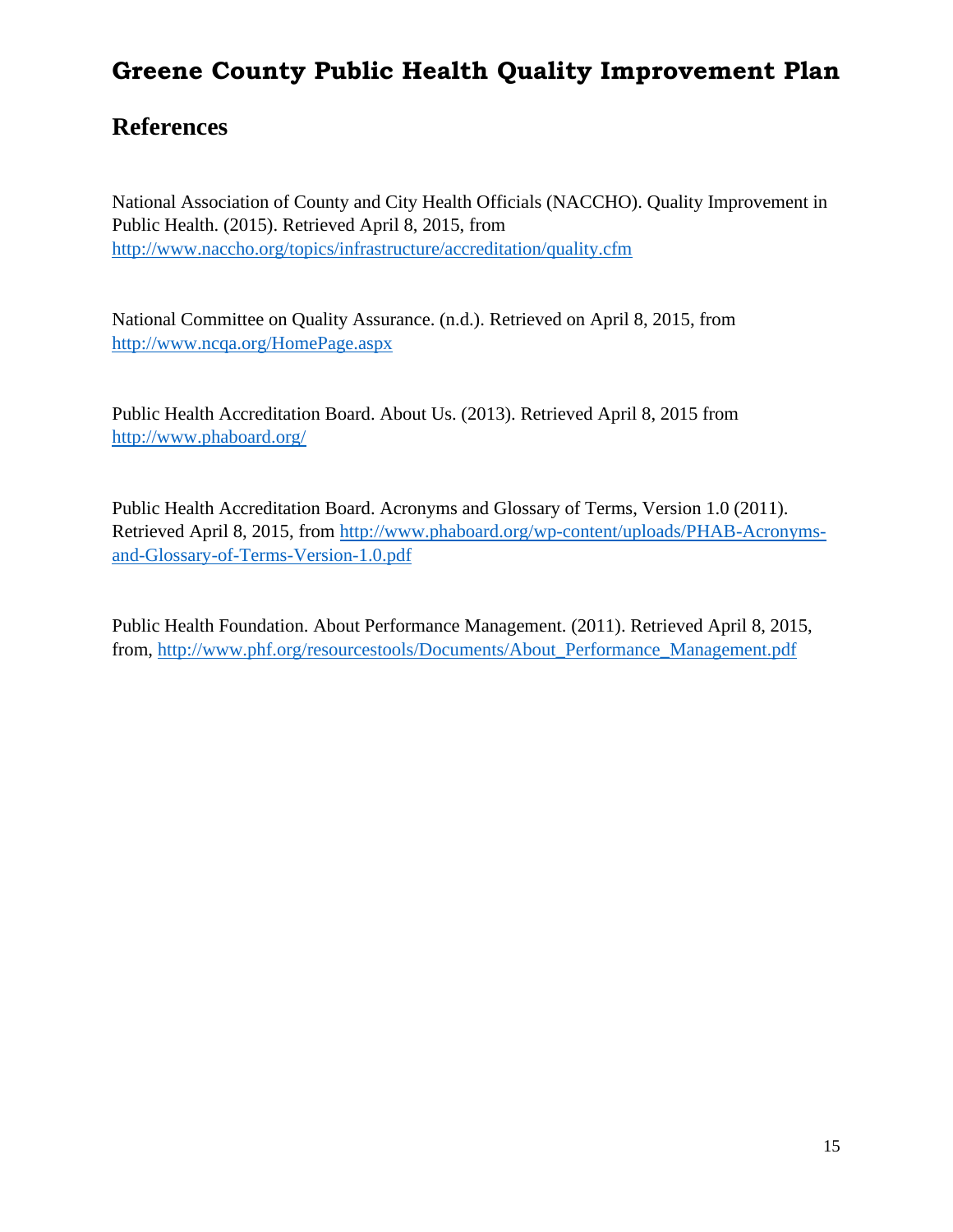# <span id="page-15-0"></span>**Appendices**

<span id="page-15-7"></span><span id="page-15-6"></span><span id="page-15-5"></span><span id="page-15-4"></span><span id="page-15-3"></span><span id="page-15-2"></span><span id="page-15-1"></span>Appendix A: QI Objectives Appendix B: Project Submission Form Appendix C: Project Charter Form Appendix D: Quality Improvement Reporting Form Appendix E: Storyboard Template Appendix F: Sample Storyboard from Delaware General Health District Appendix G: QI Projects Appendix H: Employees Trained in QI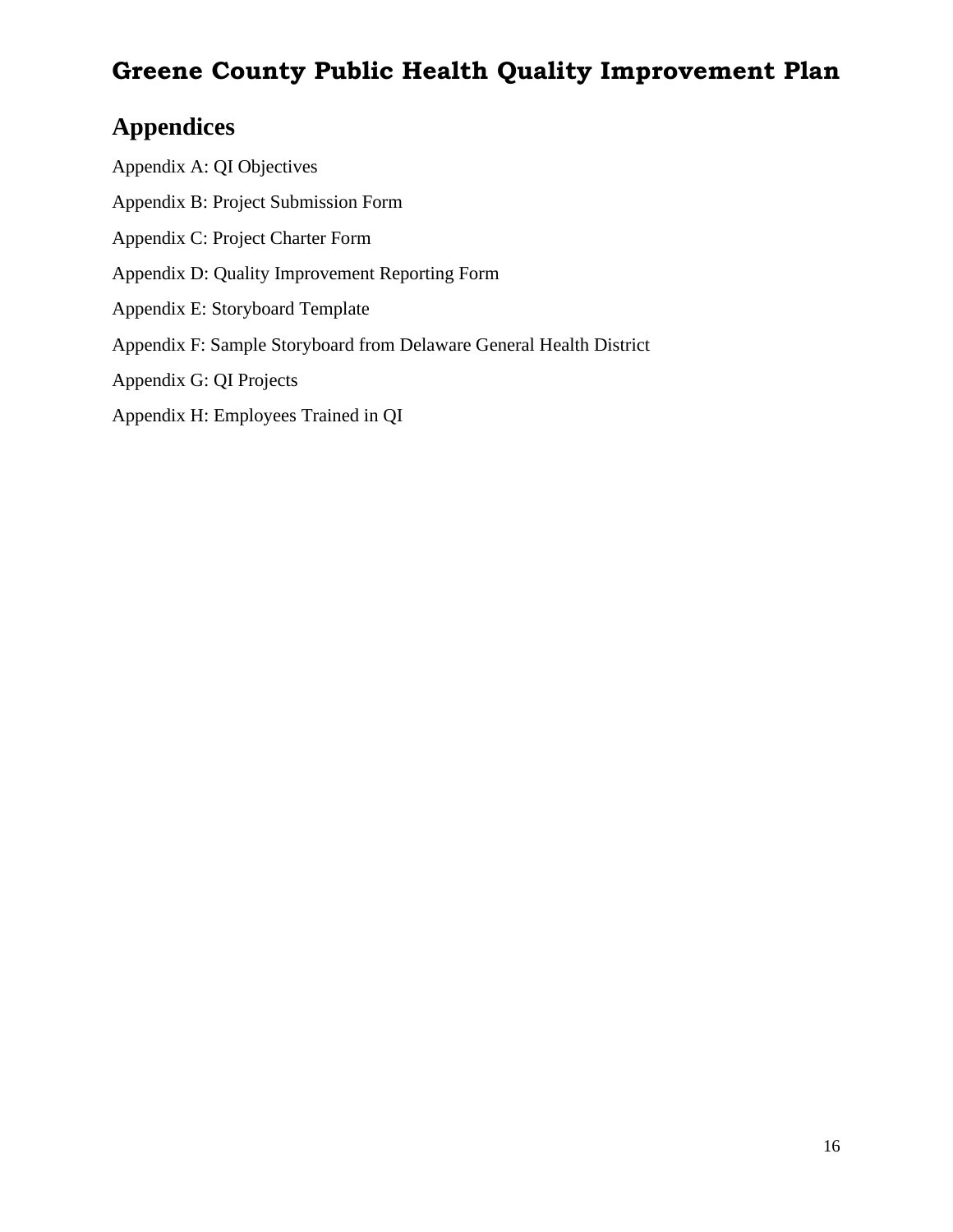#### Appendix A: QI Objectives

**Objective 1: Increase the number of new employees who receive training regarding the basics of QI by December 31, 2020.** 

| <b>Strategies</b> | <b>Actions</b>                                                                                     | Person(s)<br><b>Responsible</b>         | <b>Timeline</b>                             | <b>Measures</b>                                                |
|-------------------|----------------------------------------------------------------------------------------------------|-----------------------------------------|---------------------------------------------|----------------------------------------------------------------|
| <b>Training</b>   | Provide QI<br>training as a<br>part of new<br>employee<br>orientation                              | Workforce<br>Development<br>Coordinator | Within 3 months<br>of employee hire<br>date | number trained/number of<br>new employees                      |
|                   | Provide QI<br>training to<br>all<br>employees<br>who have<br>not<br>received<br>any QI<br>training | QI Council<br>Leader                    | Annually                                    | number trained/number<br>who have not received any<br>training |

**Objective 2: Obtain three quality improvement project ideas that improve daily operations by December 31, 2020. (Preferably at least one in a programmatic area and two in an administrative area).**

| <b>Strategies</b>        | <b>Actions</b>                                                          | Person(s)<br><b>Responsible</b>    | <b>Timeline</b> | <b>Measures</b>                                  |
|--------------------------|-------------------------------------------------------------------------|------------------------------------|-----------------|--------------------------------------------------|
| <b>Suggestion</b><br>box | Develop QI<br>box form                                                  | Accreditation<br>Coordinator $(s)$ | Annually        | Number implemented/<br>number of suggestions     |
|                          | Create a<br>box and<br>place in a<br>location                           | Accreditation<br>Coordinator (s)   | Annually        | Forms Submitted                                  |
|                          | Discuss box<br>in staff<br>meeting<br>and follow<br>up with an<br>email | Accreditation<br>Coordinator $(s)$ | Bi-annually     | <b>Meeting Minutes</b><br>Documenting Discussion |
|                          | Check box<br>before each<br>QI meeting                                  | Accreditation<br>Coordinator $(s)$ | Monthly         | Forms Discussed in QI<br>meeting                 |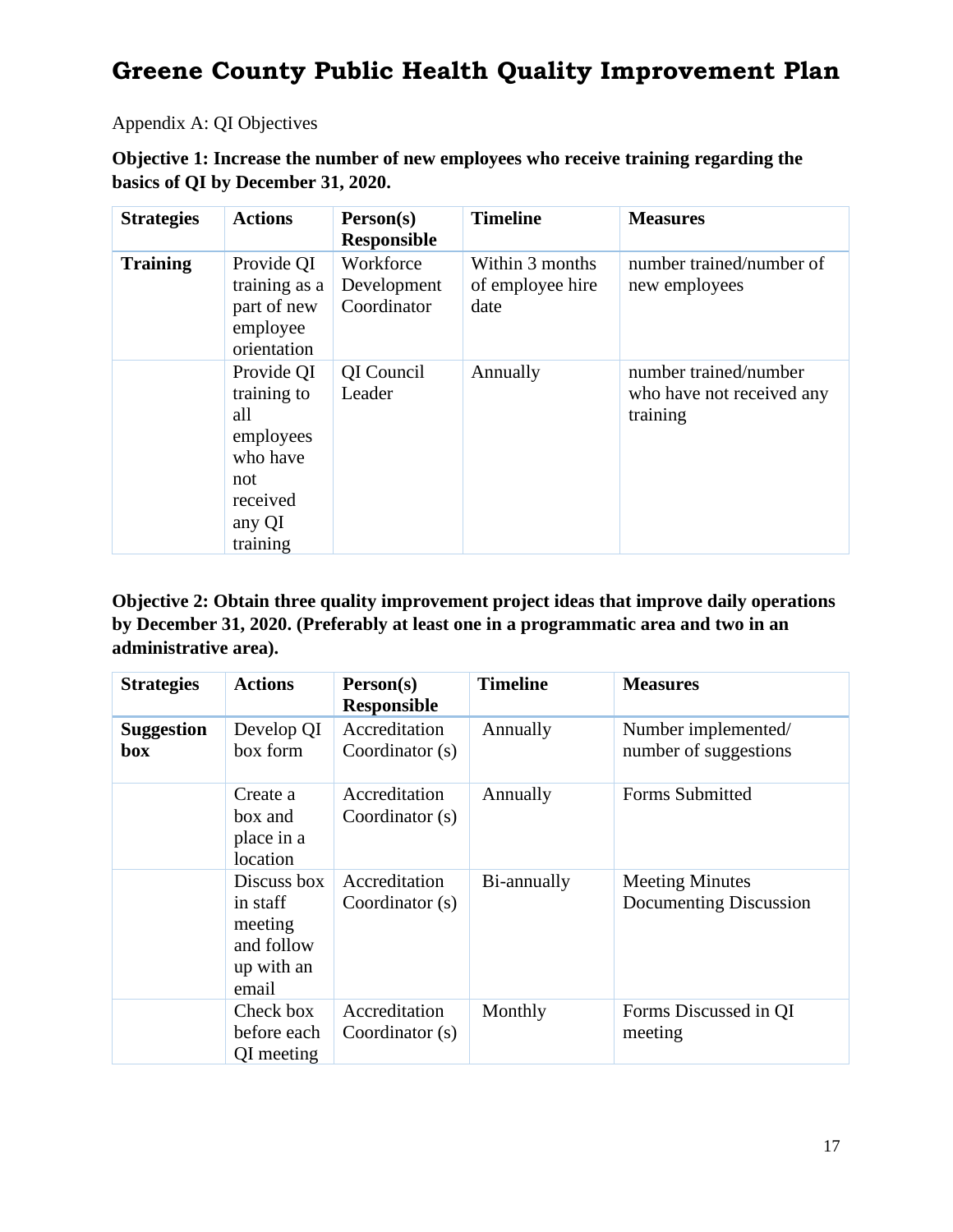| <b>Strategies</b> | <b>Actions</b>                                                               | Person(s)<br><b>Responsible</b>     | <b>Timeline</b> | <b>Measures</b>                                |
|-------------------|------------------------------------------------------------------------------|-------------------------------------|-----------------|------------------------------------------------|
|                   | Discuss in<br>QI meeting<br>and follow<br>up with<br>person who<br>submitted | Accreditation<br>Coordinator<br>(s) | Monthly         | <b>Projects Submitted/Projects</b><br>Selected |

#### **Objective 3: Review customer feedback to determine and implement two quality improvement projects to help us exceed customer expectations by December 31, 2020.**

| <b>Strategies</b>                                       | <b>Actions</b>               | Person(s)<br><b>Responsible</b>                  | <b>Timeline</b> | <b>Measures</b>                  |
|---------------------------------------------------------|------------------------------|--------------------------------------------------|-----------------|----------------------------------|
| <b>Customer</b><br><b>Satisfaction</b><br><b>Survey</b> | Develop<br>promotion<br>plan | Health<br><b>Education</b><br>Program<br>Manager | Annually        | <b>Surveys Completed</b>         |
|                                                         | Review<br>Results            | <b>QI</b> Council                                | Bi-annually     | TBD Based on survey<br>measures  |
|                                                         | Select a QI<br>project       | QI Council                                       | As Needed       | Number of projects<br>identifies |
|                                                         | Assign QI<br>project<br>team | QI Council<br>Leader                             | As Needed       | Teams identified                 |
|                                                         | Implement<br>project         | Assigned<br>Project Lead                         | As Needed       | Number of projects<br>completed  |

#### **Objective 4: Increase the number of communication activities to at least two by December 31st, 2020.**

| <b>Strategies</b>               | <b>Actions</b>                                       | <b>Person</b><br><b>Responsible</b> | <b>Timeline</b>                               | <b>Measures</b>                                                                       |
|---------------------------------|------------------------------------------------------|-------------------------------------|-----------------------------------------------|---------------------------------------------------------------------------------------|
| Leadership<br><b>Meeting</b>    | Report on<br>activities of<br>QI council             | QI Council<br>leader                | Quarterly                                     | Number of reports given:                                                              |
| <b>Storyboard</b><br>or Graphic | Develop a<br>storyboard<br>or graphic<br>and post it |                                     | Within a month<br>of QI project<br>completion | Number of items<br>When the items were shared<br>in relation to project<br>completion |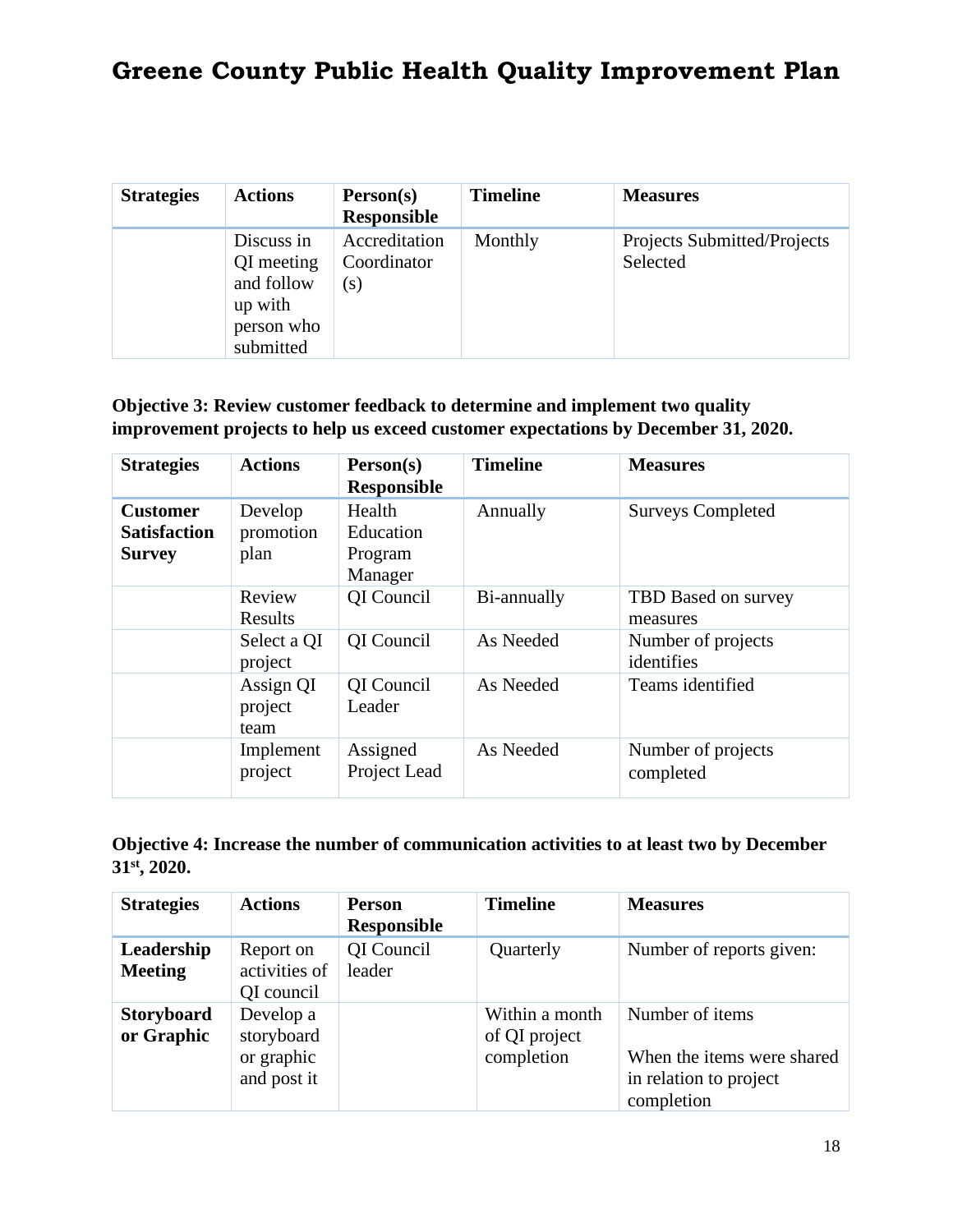| or<br>v1a<br>__<br>. |  |  |
|----------------------|--|--|
|                      |  |  |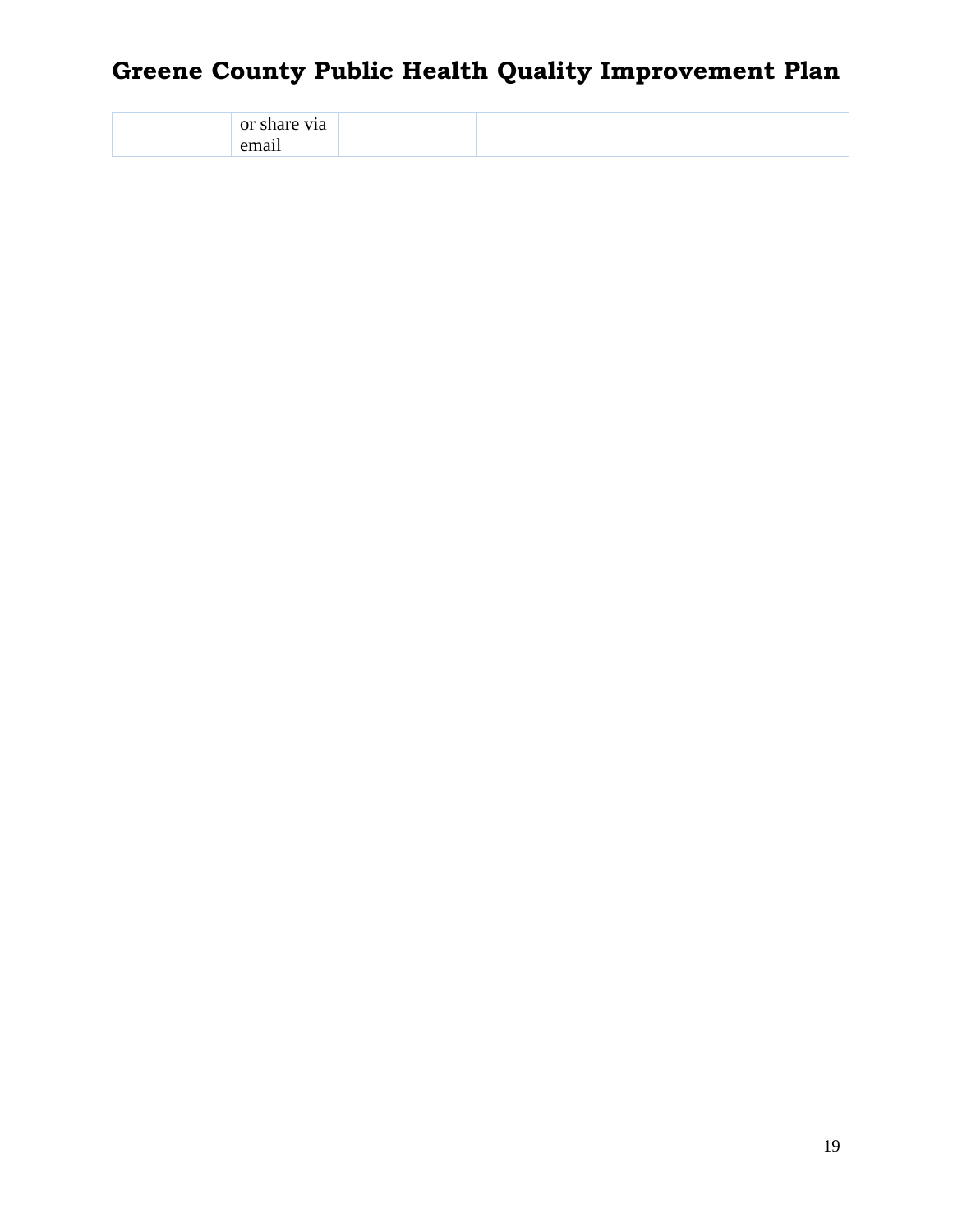

**Quality Improvement Project Submission Form**

**To initiate a quality improvement idea or project, complete this submission form. Submission forms can be emailed to any quality improvement council member and will be reviewed and either approved or declined within thirty days.** 

| <b>Employee Name:</b>                                                                                          |                 | Date:  |                                    |
|----------------------------------------------------------------------------------------------------------------|-----------------|--------|------------------------------------|
| Program:                                                                                                       |                 |        |                                    |
| Idea/Project:                                                                                                  |                 |        |                                    |
|                                                                                                                |                 |        |                                    |
|                                                                                                                |                 |        |                                    |
| What would you like to improve?                                                                                |                 |        |                                    |
|                                                                                                                |                 |        |                                    |
| Do you have information/evidence/data available to support the need to work on this topic?                     |                 |        |                                    |
|                                                                                                                |                 |        | Yes<br>N <sub>0</sub>              |
| If yes, please describe here:                                                                                  |                 |        |                                    |
|                                                                                                                |                 |        |                                    |
| What kind of improvement will result? (Select all that apply):                                                 |                 |        |                                    |
|                                                                                                                |                 |        |                                    |
| <b>Enhanced Employee Performance</b>                                                                           |                 |        |                                    |
| <b>Improved Teamwork and Communications</b>                                                                    |                 |        |                                    |
| <b>Improved Use of Resources</b>                                                                               |                 |        |                                    |
| Improved Working Conditions and Employee Morale                                                                |                 |        |                                    |
| <b>Increased Efficiency</b>                                                                                    |                 |        |                                    |
| <b>Improved Quality of Services</b>                                                                            |                 |        |                                    |
| <b>Increased Safety</b>                                                                                        |                 |        |                                    |
| <b>Reduced Cost</b>                                                                                            |                 |        |                                    |
| <b>Reduced Waste</b>                                                                                           |                 |        |                                    |
| Satisfied Customers/Stakeholders                                                                               |                 |        |                                    |
| Other:                                                                                                         |                 |        |                                    |
| What is the desired result? (Example: Reduced Turn Around Time)                                                |                 |        |                                    |
|                                                                                                                |                 |        |                                    |
| Who will benefit? (Check all that apply)<br>Program                                                            | Public<br>Staff | Other: |                                    |
|                                                                                                                |                 |        |                                    |
| Which of the six areas of public health responsibility does this QI project align with? (Check all that apply) |                 |        |                                    |
| Assure an adequate local public health infrastructure                                                          |                 |        |                                    |
| Promote healthy communities and healthy behavior                                                               |                 |        |                                    |
| Prevent the spread of infectious disease                                                                       |                 |        |                                    |
| Protect against environmental health hazards                                                                   |                 |        |                                    |
| Prepare for and respond to disasters and assist communities in recovery                                        |                 |        |                                    |
| Assure the quality and accessibility of health services                                                        |                 |        |                                    |
| Office Use Only (Do Not Write Below this Line)                                                                 |                 |        |                                    |
| QI Proposal Approval                                                                                           | Date Reviewed   |        | Type of Review                     |
|                                                                                                                |                 |        | $\square$ Expedited<br>$\Box$ Full |
| Greene County Public Health QI Council:                                                                        |                 |        | $\square$ Exempt                   |
|                                                                                                                |                 |        |                                    |
| Health Commissioner Team Champion:                                                                             |                 |        | □ Approved<br>□ Declined           |

This Form Available Online at: **https://www.research.net/r/QI\_Project\_Submission\_Form**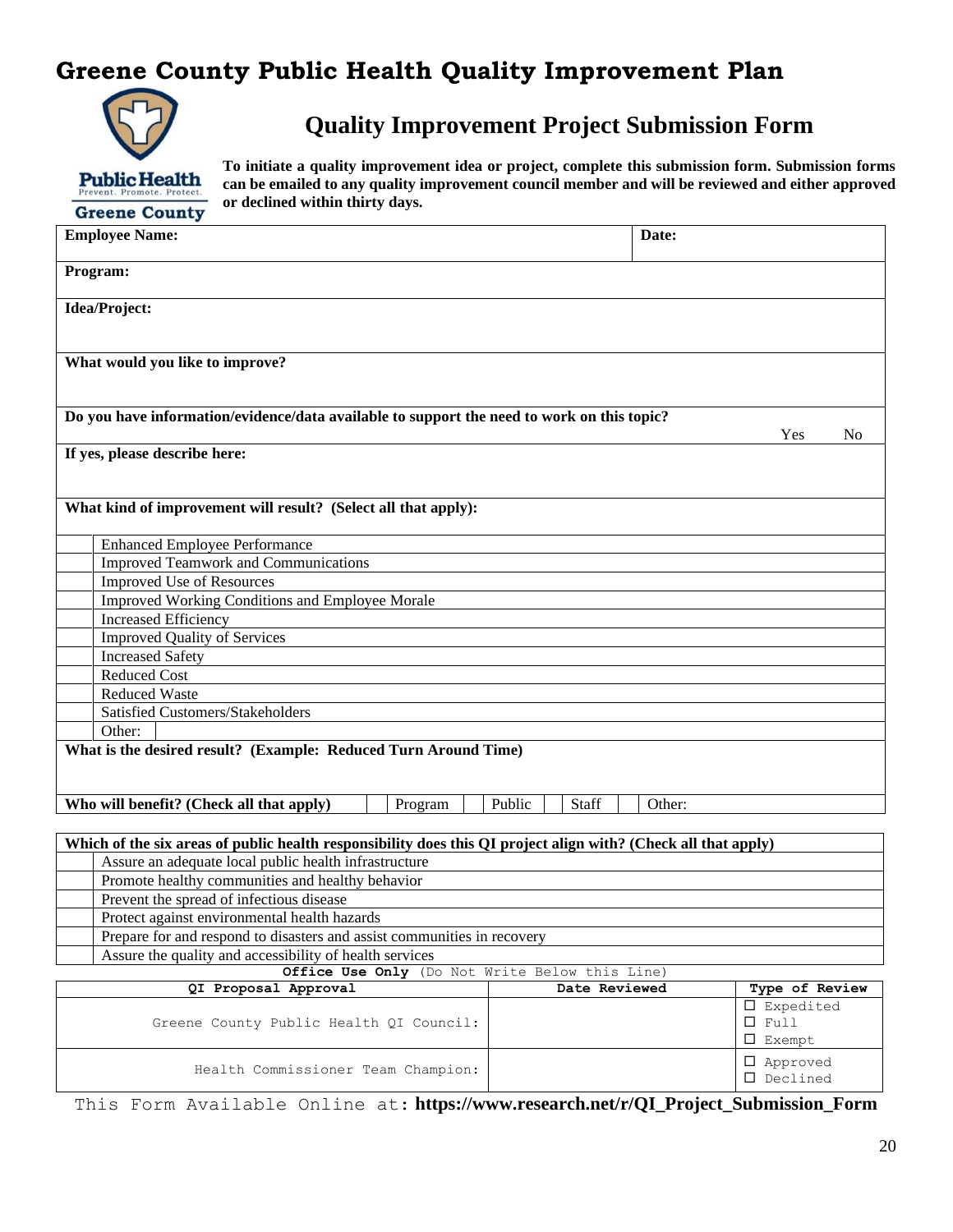| <b>LEANOhio</b>                      |                            | <b>LEANOhio Project Charter</b>                                                                                   |                |      |                            |                          |
|--------------------------------------|----------------------------|-------------------------------------------------------------------------------------------------------------------|----------------|------|----------------------------|--------------------------|
| <b>Project/Event Title</b>           |                            |                                                                                                                   |                |      |                            |                          |
| <b>Project Facilitator</b>           |                            |                                                                                                                   |                |      |                            | <b>Public Health</b>     |
| <b>Agency</b>                        |                            | Greene County Public Health                                                                                       |                |      |                            | Prevent, Promote, Protec |
| <b>Charter Last Updated Date:</b>    |                            |                                                                                                                   |                |      |                            | <b>Greene County</b>     |
| <b>Project Background</b>            |                            |                                                                                                                   |                |      |                            |                          |
|                                      |                            |                                                                                                                   |                |      |                            |                          |
| <b>Problem/Opportunity Statement</b> |                            |                                                                                                                   |                |      |                            |                          |
|                                      |                            |                                                                                                                   |                |      |                            |                          |
|                                      |                            |                                                                                                                   |                |      |                            |                          |
|                                      | First step in the process: |                                                                                                                   |                |      |                            |                          |
| <b>SCOPE (DEFINE</b>                 |                            |                                                                                                                   |                |      |                            |                          |
| <b>BOUNDARIES</b> )                  | Last step in the process:  |                                                                                                                   |                |      |                            |                          |
| <b>Project Goals</b>                 |                            |                                                                                                                   |                |      |                            |                          |
|                                      |                            |                                                                                                                   |                |      |                            |                          |
| <b>Project Boundaries</b>            |                            |                                                                                                                   |                |      |                            |                          |
|                                      |                            |                                                                                                                   |                |      |                            |                          |
|                                      |                            |                                                                                                                   |                |      | <b>Performance Metrics</b> |                          |
|                                      |                            | Performance Metrics: What measures will tell you if you are successful.                                           | <b>Current</b> | Goal | <b>Final</b>               | % Change                 |
|                                      |                            |                                                                                                                   |                |      |                            |                          |
|                                      |                            |                                                                                                                   |                |      |                            |                          |
|                                      |                            |                                                                                                                   |                |      |                            |                          |
| <b>Projected Benefits</b>            |                            |                                                                                                                   |                |      |                            |                          |
|                                      |                            |                                                                                                                   |                |      |                            |                          |
| <b>Project Team</b>                  |                            |                                                                                                                   |                |      |                            |                          |
| Team Champion:                       |                            |                                                                                                                   | Team Lead:     |      |                            |                          |
| Team Sponsor:                        |                            |                                                                                                                   |                |      |                            |                          |
| Process Owner:                       |                            |                                                                                                                   |                |      |                            |                          |
| Team Members:                        |                            |                                                                                                                   |                |      |                            |                          |
| Subject Matter Experts:              |                            |                                                                                                                   |                |      |                            |                          |
| improvements.                        |                            | Project Sponsor and Process Owner Sign-Off: I am committed to supporting this project and implementing the team's |                |      |                            |                          |
| Sponsor Signature:                   |                            |                                                                                                                   |                |      |                            |                          |
| Process Owner:                       |                            |                                                                                                                   |                |      |                            |                          |
|                                      |                            |                                                                                                                   |                |      |                            |                          |

*Also available as Excel file at[: https://gchf.sharepoint.com/:f:/g/administration/accreditation/EoBJbZZWu6hFrQl-pHY4BZwBDxPZCJn2mTtbb2TjqGvLpw?e=h6bt9Z](https://gchf.sharepoint.com/:f:/g/administration/accreditation/EoBJbZZWu6hFrQl-pHY4BZwBDxPZCJn2mTtbb2TjqGvLpw?e=h6bt9Z)*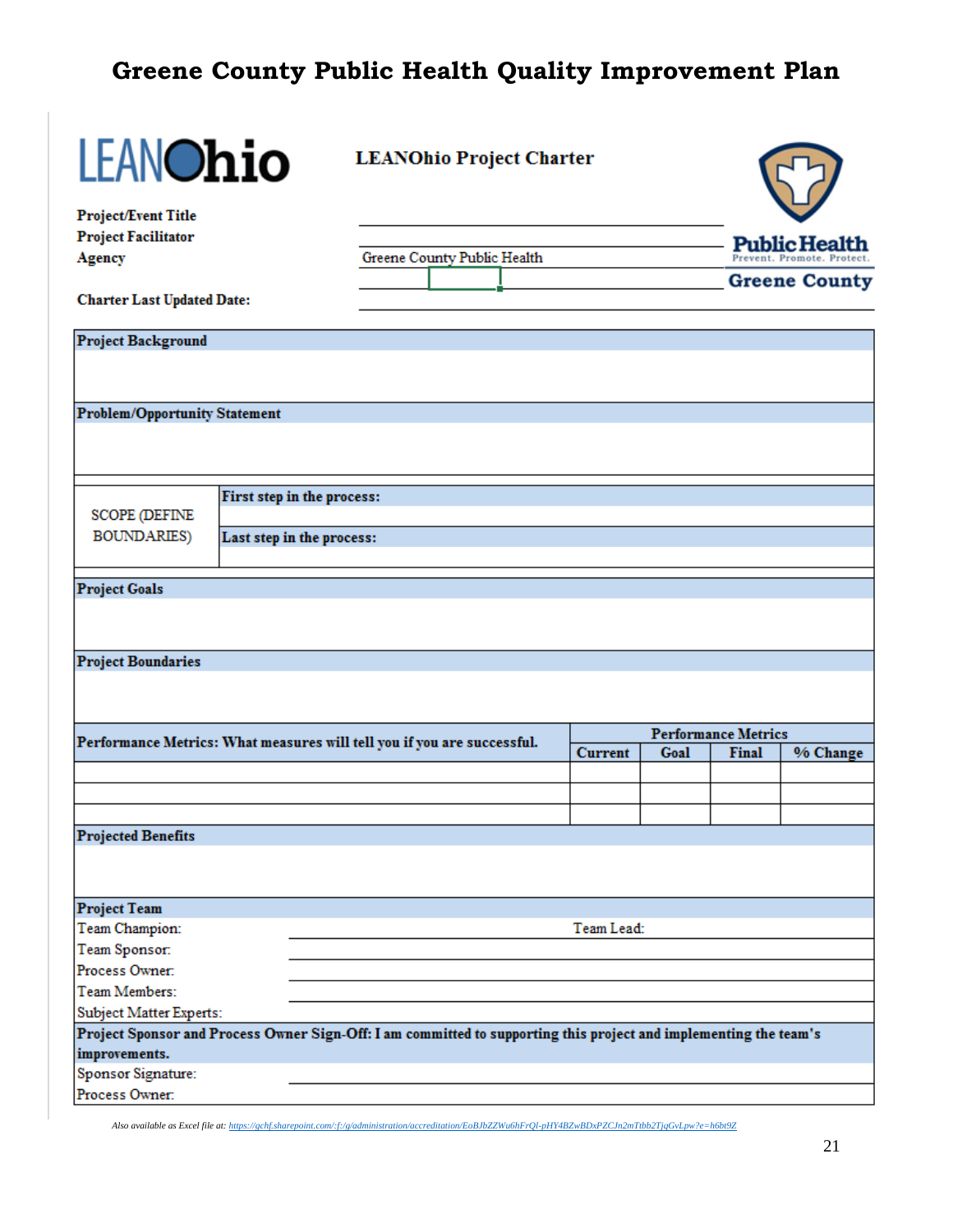# Greene County Public Health Quality Improvement Plan<br>
C<sub>1</sub> Ouality Improvement Reporting Form **Quality Improvement Reporting Form**

**Public Health** Greene County

|              |                                                                        | Agency:               |                                                              | Greene County Combined Health District |                           |                                                        |               |  |  |
|--------------|------------------------------------------------------------------------|-----------------------|--------------------------------------------------------------|----------------------------------------|---------------------------|--------------------------------------------------------|---------------|--|--|
|              |                                                                        | <b>Project Title:</b> |                                                              |                                        |                           |                                                        |               |  |  |
|              | Aim:                                                                   |                       |                                                              |                                        |                           |                                                        |               |  |  |
|              | Impact:                                                                |                       |                                                              |                                        |                           |                                                        |               |  |  |
| <b>PLAN</b>  | <b>Measures:</b><br>(Include both<br>process and<br>outcome measures.) |                       | <b>Outcome Measure:</b><br><b>Process Measures:</b>          |                                        |                           |                                                        |               |  |  |
|              | <b>Team</b>                                                            | <b>Members:</b>       |                                                              |                                        |                           |                                                        |               |  |  |
|              |                                                                        | <b>Month/Year:</b>    |                                                              |                                        | <b>Reported By:</b>       |                                                        |               |  |  |
|              |                                                                        | in the past month.    | Please summarize the key action steps you have taken         |                                        | learned from the process. | Describe the results of your action steps and what you |               |  |  |
|              | 1.                                                                     |                       |                                                              |                                        |                           |                                                        |               |  |  |
| $\mathsf{S}$ | 2.                                                                     |                       |                                                              |                                        |                           |                                                        |               |  |  |
|              | 3.                                                                     |                       |                                                              |                                        |                           |                                                        | <b>CHIECK</b> |  |  |
|              |                                                                        |                       |                                                              |                                        |                           |                                                        |               |  |  |
|              | $\overline{4}$ .                                                       |                       |                                                              |                                        |                           |                                                        |               |  |  |
|              | 5.                                                                     |                       |                                                              |                                        |                           |                                                        |               |  |  |
| ACT          |                                                                        | 1.<br>2.<br>3.<br>4.  |                                                              |                                        |                           |                                                        |               |  |  |
|              |                                                                        |                       | What are you most proud of achieving?                        |                                        |                           |                                                        |               |  |  |
|              |                                                                        |                       |                                                              |                                        |                           |                                                        |               |  |  |
|              |                                                                        |                       | What were the costs incurred for conducting this QI project? |                                        |                           |                                                        |               |  |  |
|              |                                                                        | Salaries and Fringe   | $\boldsymbol{\$}$                                            |                                        |                           |                                                        |               |  |  |
| Travel       |                                                                        |                       | $\overline{\$}$                                              |                                        |                           |                                                        |               |  |  |
| Equipment    |                                                                        |                       | \$                                                           |                                        |                           |                                                        |               |  |  |
| Supplies     |                                                                        |                       | \$                                                           |                                        |                           |                                                        |               |  |  |
| Printing     |                                                                        |                       | $\overline{\$}$                                              |                                        |                           |                                                        |               |  |  |
| Other:       |                                                                        |                       | \$                                                           |                                        |                           |                                                        |               |  |  |
|              |                                                                        | <b>TOTAL</b>          | $\overline{\$}$                                              |                                        |                           |                                                        |               |  |  |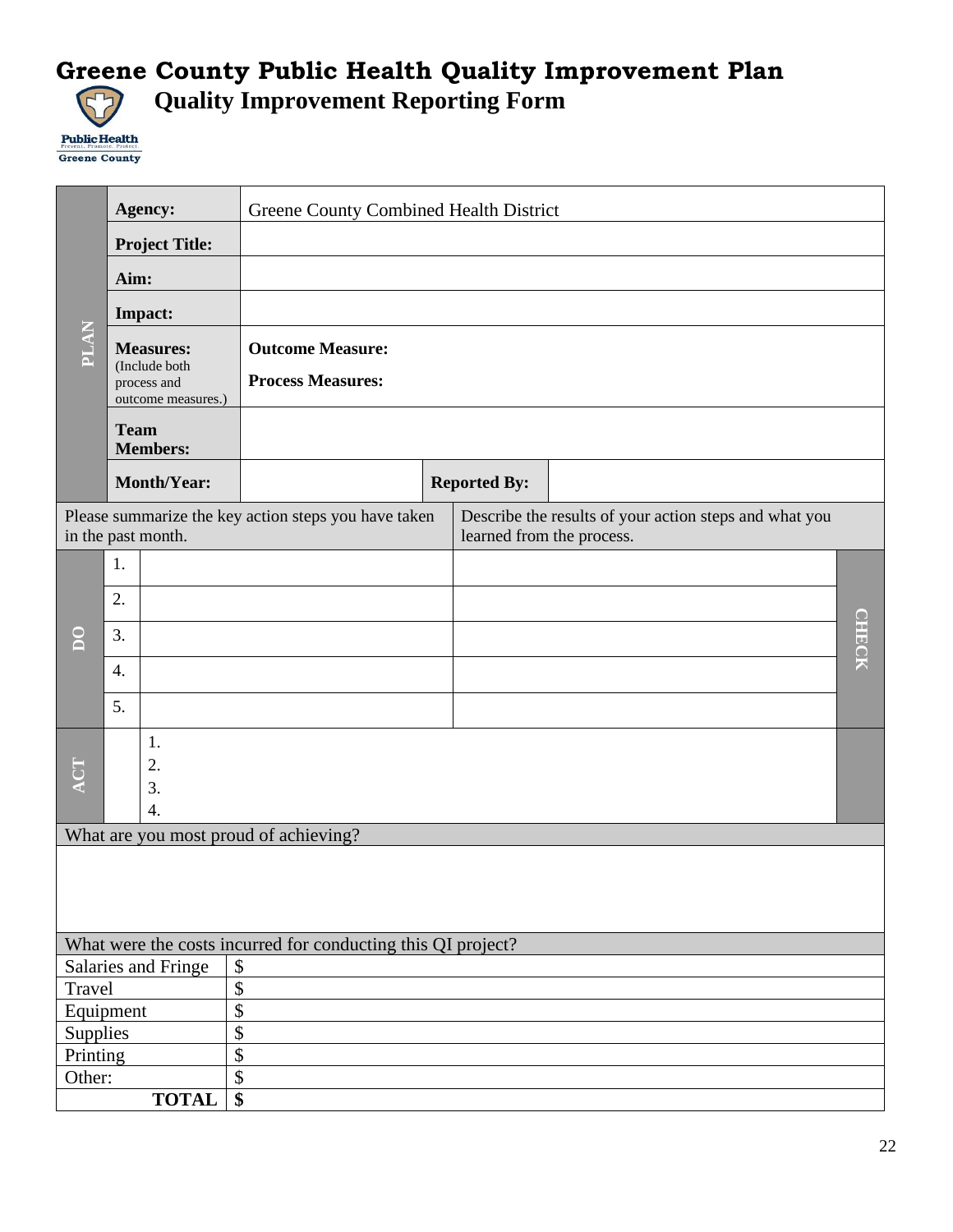#### **APPENDIX D: STORYBOARD TEMPLATE**



**Greene County** 

of the Test

**7. Check the Results** Start typing here

QI PROJECT TITLE:

POPULATION SERVED:

**PLAN**

Identify an opportunity and Plan for Improvement

**1. Getting Started** Start typing here

> **5. Develop an Improvement Theory** Start typing here

**2. Assemble the Team** Start typing here

**ACT** Standardize the Improvement and Establish Future Plans

**8. Standardize the Improvement or Develop New Theory** Start typing here

**DO** Test the Theory for Improvement

**3. Examine the Current Approach** Start typing here

**6. Test the Theory** Start typing here

**9. Establish Future Plans** Start typing here

**4. Identify Potential Solutions** Start typing here

**CHECK** Use Data to Study Results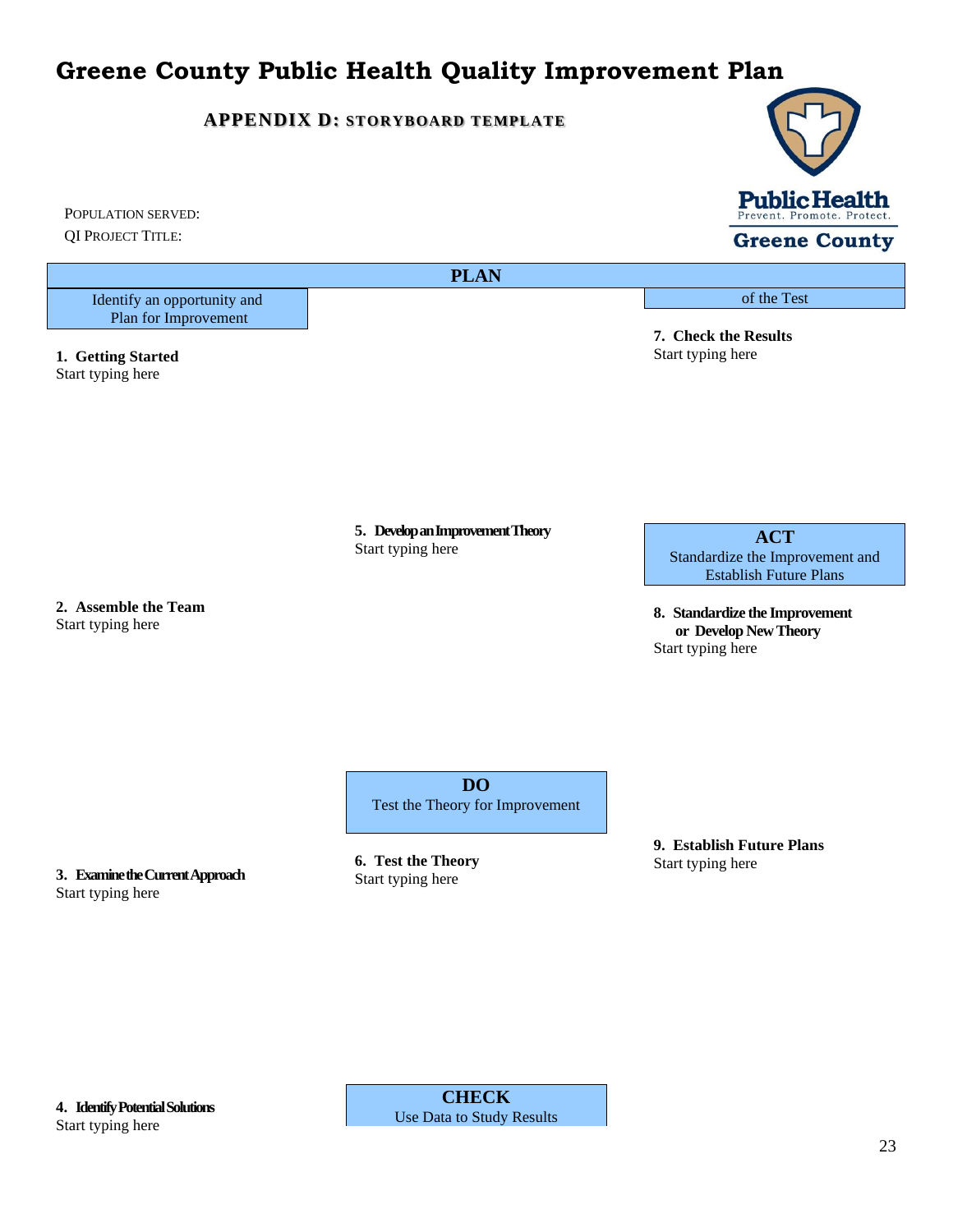

# **PIAN**

#### **Problem Statement:**

In 2012 the completion of employee evaluations showed that 84% of the evaluations were given to employees and processed for merit increases late. This delay in completing evaluations in a timely manner:

- · Causes employees to feel unappreciated and undervalued
- . Causes an increase in workload for payroll and fiscal clerks
- . Causes an increase workload for Managers/Directors at the end of the fiscal year to avoid Then and Now issues with the state auditor.



#### **Current Process:**

- . HRO provides list of evaluations due to Director/Manager at times.
- . Manager/Director completes performance appraisal and gives it to Director/HC for additions/corrections
- . Director/HC returns appraisal to Manager/Director for corrections
- . Manager/Director makes corrections/additions and gives it to Director/HC for review (This cycle could repeat itself)
- Manager/Director/HC sign off on approved performance appraisal
- · Employee given performance appraisal by Manager/Director
- · Signed appraisal given to HRO
- . HRO reviews to determine salary adjustment and gives information to pavroll clerk
- . Payroll clerk determines retro pay and completes EAF

# **Timely Employee Evaluations Quality Improvement Storyboard**

Team Members: Joan Bowe, Angie Breckler, Steve Burke, Shelia Hiddleson, Dave Knowlton, Nancy Shapiro, Pam Shears, Amy Whitney

#### **Opportunities for Change:**

#### Long term

. Employees will feel the value they bring to the organization thereby improving retention and decreasing the need for recruitment.

#### **Medium term**

. Payroll and fiscal clerks will be able to process evaluation merit adjustments in a timely manner without the need to make retroactive changes thereby assuring current expenditures within the appropriate fiscal year.

#### DO

#### **AIM Statement:**

- The Executive Team and Human Resources aim to decrease the number of employee
- evaluations given and processed late to less than 10% by January 2014.



# Employee **Evaluations** New Process

#### Performance appraisals should be provided to employees in a timely manner; this helps to improve morale and decreases amount of time spent in processing retroactive pay and EAF.



The Health District's new evaluation process was implemented on March 1, 2013. The Health Commissioner reviewed data quarterly; comparing 2012, pre-implementation 2013, after implementation, and total 2013 evaluation data and then reviewed the data with the Executive Team on an on-going basis. If an evaluation was given to an employee late, thereby delaying the Employee Action Form, the Health Commissioner discussed the issue with the Director for intermediary assistance to the Manager.

There was marked overall improvement in the number of evaluations given and processed on time; 89.19% given on time after implementation of new process and 73.29% given on time for 2013 as compared to 16% given on time in 2012. This is reflective of a 457.5% improvement after implementation of the new process! Additionally, the average number of days late after implementation was 16.33 and 18.33 for 2013 as compared to 69.00 in 2012.

\*For clearer data analysis, outliers were removed.

#### **ACT**

#### Outcome:

The Executive Team were very pleased that by implementing a procedure with expectations of on-time evaluations and processing almost 90% of evaluations were completed on time. In addition to the timeliness of evaluations, anecdotally, staff were very happy with an on-time evaluation, the opportunity to self-evaluate, and information related to salary and benefits being provided in a timely manner.